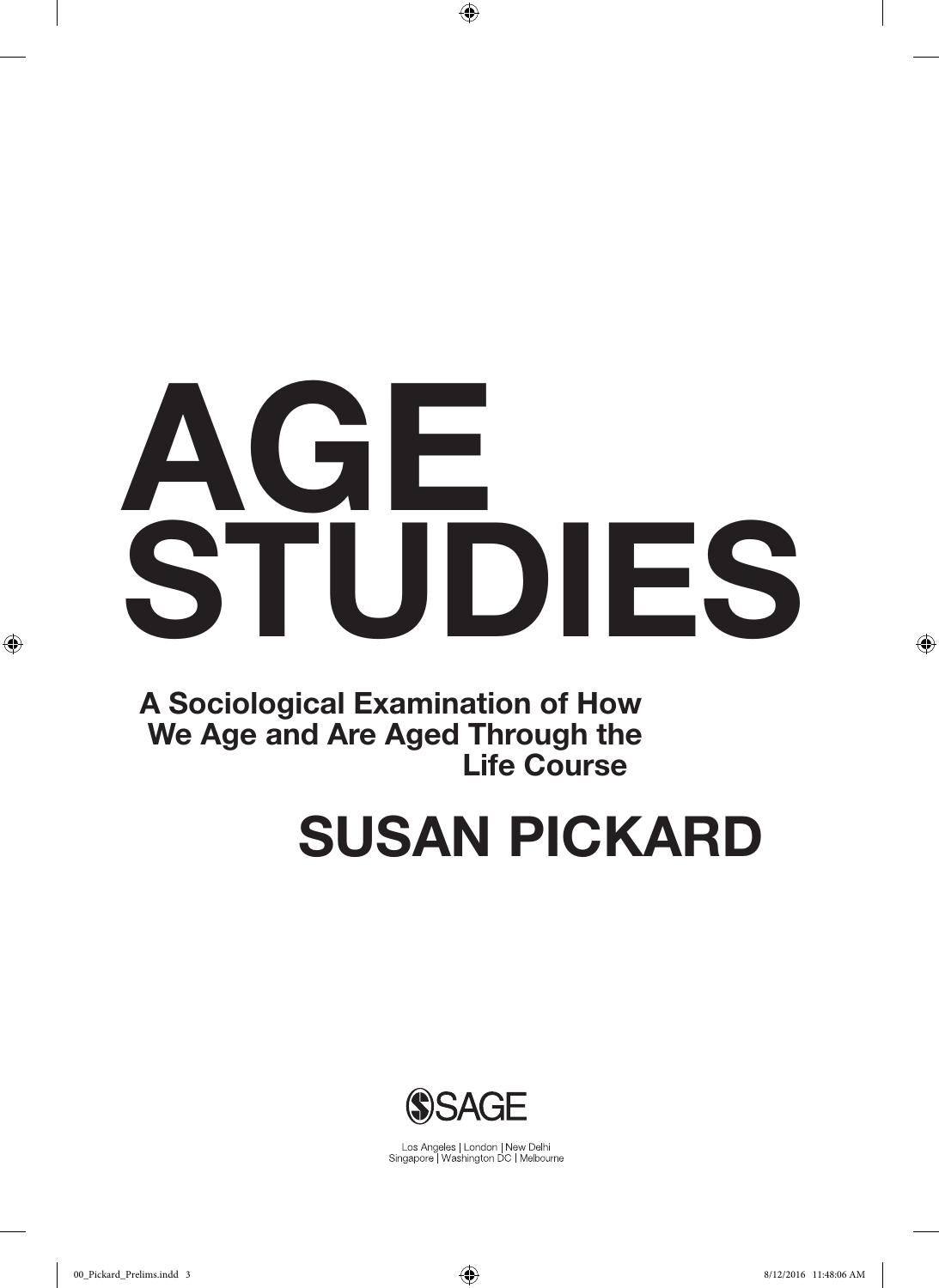

Los Angeles | London | New Delhi Singapore | Washington DC | Melbourne

SAGE Publications Ltd 1 Oliver's Yard 55 City Road London EC1Y 1SP

SAGE Publications Inc. 2455 Teller Road Thousand Oaks, California 91320

SAGE Publications India Pvt Ltd B 1/I 1 Mohan Cooperative Industrial Area Mathura Road New Delhi 110 044

SAGE Publications Asia-Pacific Pte Ltd 3 Church Street #10-04 Samsung Hub Singapore 049483

Editorial assistant: Delayna Spencer Production editor: Katherine Haw Copyeditor: Bryan Campbell Indexer: Charmian Parkin Marketing manager: Sally Ransom Cover design: Shaun Mercier

Typeset by: C&M Digitals (P) Ltd, Chennai, India Printed in India at Replika Press Pvt Ltd

Editor: Natalie Aguilera

Susan Pickard 2016

 $\textcolor{red}{\bigoplus}$ 

First published 2016

Apart from any fair dealing for the purposes of research or private study, or criticism or review, as permitted under the Copyright, Designs and Patents Act, 1988, this publication may be reproduced, stored or transmitted in any form, or by any means, only with the prior permission in writing of the publishers, or in the case of reprographic reproduction, in accordance with the terms of licences issued by the Copyright Licensing Agency. Enquiries concerning reproduction outside those terms should be sent to the publishers.

# **Library of Congress Control Number: 2016933341**

#### **British Library Cataloguing in Publication data**

A catalogue record for this book is available from the British Library

ISBN 978-1-4462-8737-8 (pbk)

At SAGE we take sustainability seriously. Most of our products are printed in the UK using FSC papers and boards. When we print overseas we ensure sustainable papers are used as measured by the PREPS grading system. We undertake an annual audit to monitor our sustainability.

⊕

ISBN 978-1-4462-8736-1

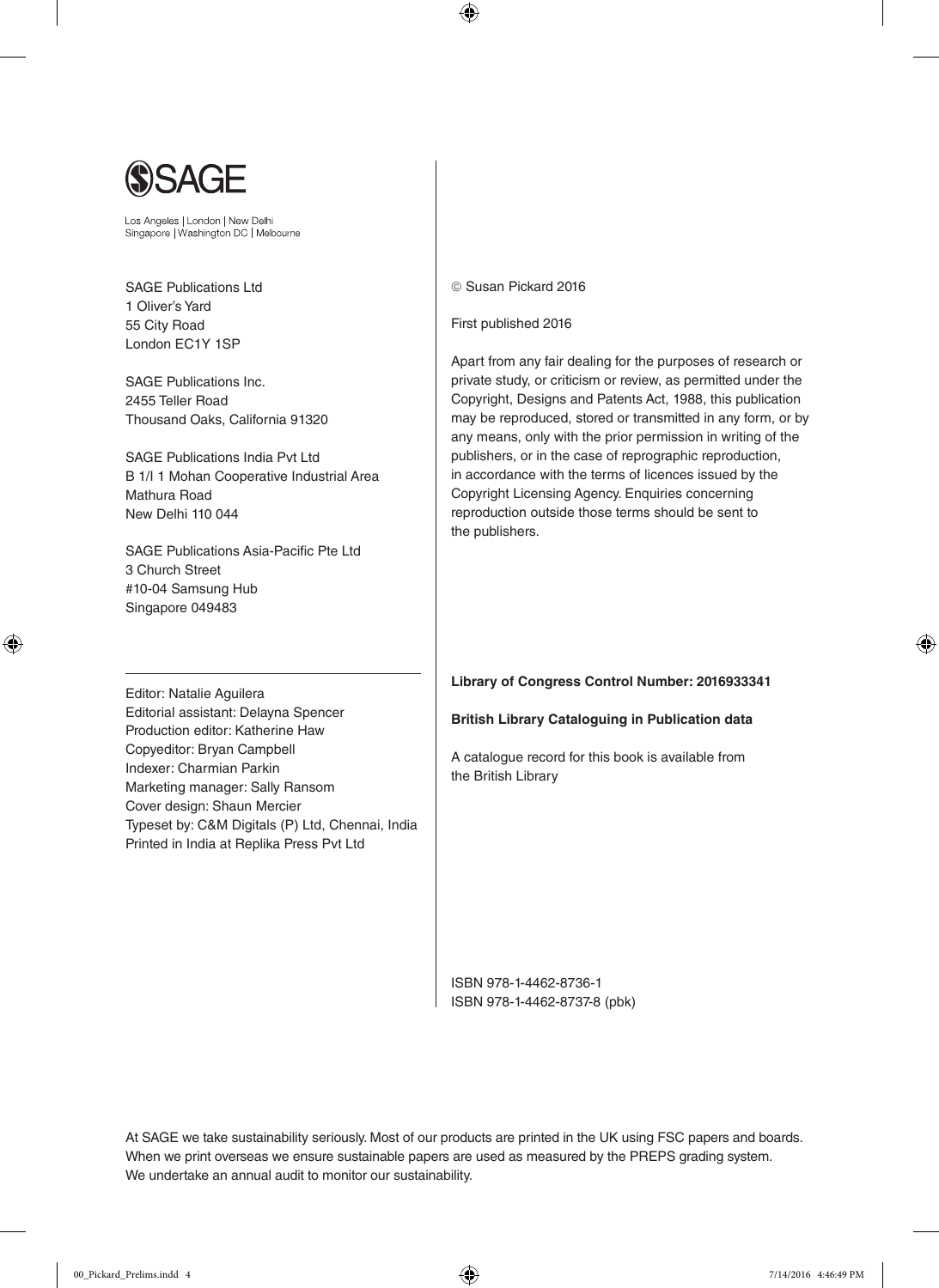# 1

 $\bigoplus$ 

# AGE STUDIES: WHAT IS IT AND WHY DO WE NEED IT?

# The Age System

To discover what we mean when discussing the age system we should consider the figure of the 'old Hag'1 as depicted by Rodin.2 The sense of horror and tragedy, of dread and pity we feel in her presence represents the distillation of the age system (which is also a sexist system) and as such defines it.



⊕

 $\bigoplus$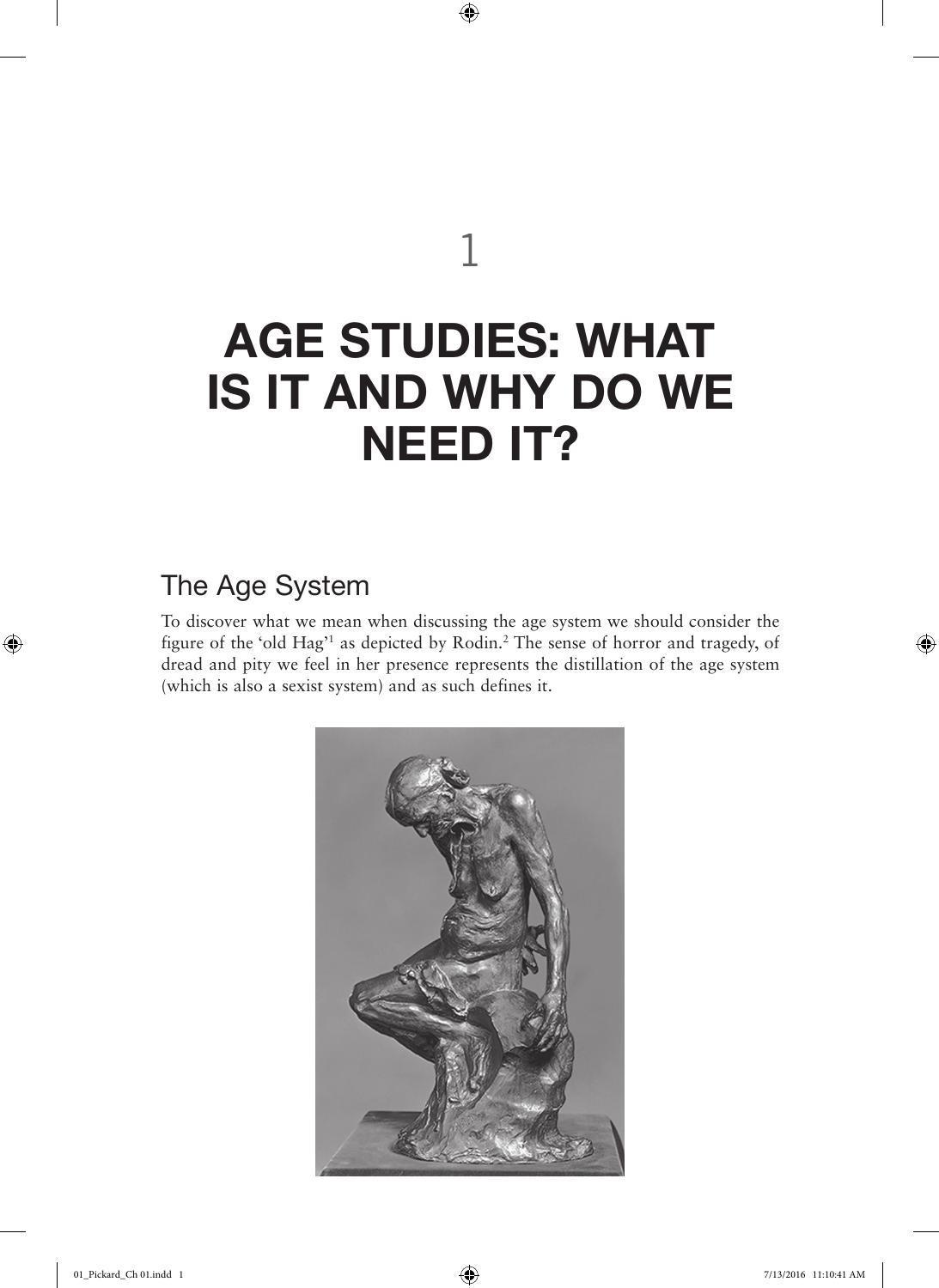⊕

The old Hag appears in many forms but in each case she depicts the deep resistance towards old age that is located in our collective consciousness. A memorable section from towards the end of H. Rider Haggard's Victorian 'penny dreadful' *She* reads:

I gazed at her arm. Where was its wonderful roundness and beauty? It was getting thin and angular. And her face – by Heaven! – *her face was growing old before my eyes…* she put her hand to her head and touched her hair – and oh, *horror of horrors!* – it all fell upon the floor… her skin changed colour, and in place of the perfect whiteness of its lustre it turned dirty brown and yellow, like a piece of withered parchment. … Now the skin was puckered into a million wrinkles, and on the shapeless face was the stamp of unutterable age. I never saw anything like it; nobody ever saw anything like the frightful age that was graven on that fearful countenance. … She, who but two minutes before had gazed upon us the loveliest, noblest, most splendid woman the world has ever seen, she lay still before us… hideous – ah, too hideous for words.

Thirdly, in a more contemporary version of the Hag (represented by the figure of Kate Moss, on the right), she is more ordinary and everyday than in our previous versions. Moreover, she is chronologically only middle-aged; the spectacular decline is shown by picturing her next to a much younger woman, Cara Delevingne (23 to Kate's 41) and meanwhile the traditional moral overtone is hidden within the 'neutral' language of a scientific discourse that identifies and analyses her facial faults and marks of age.



♠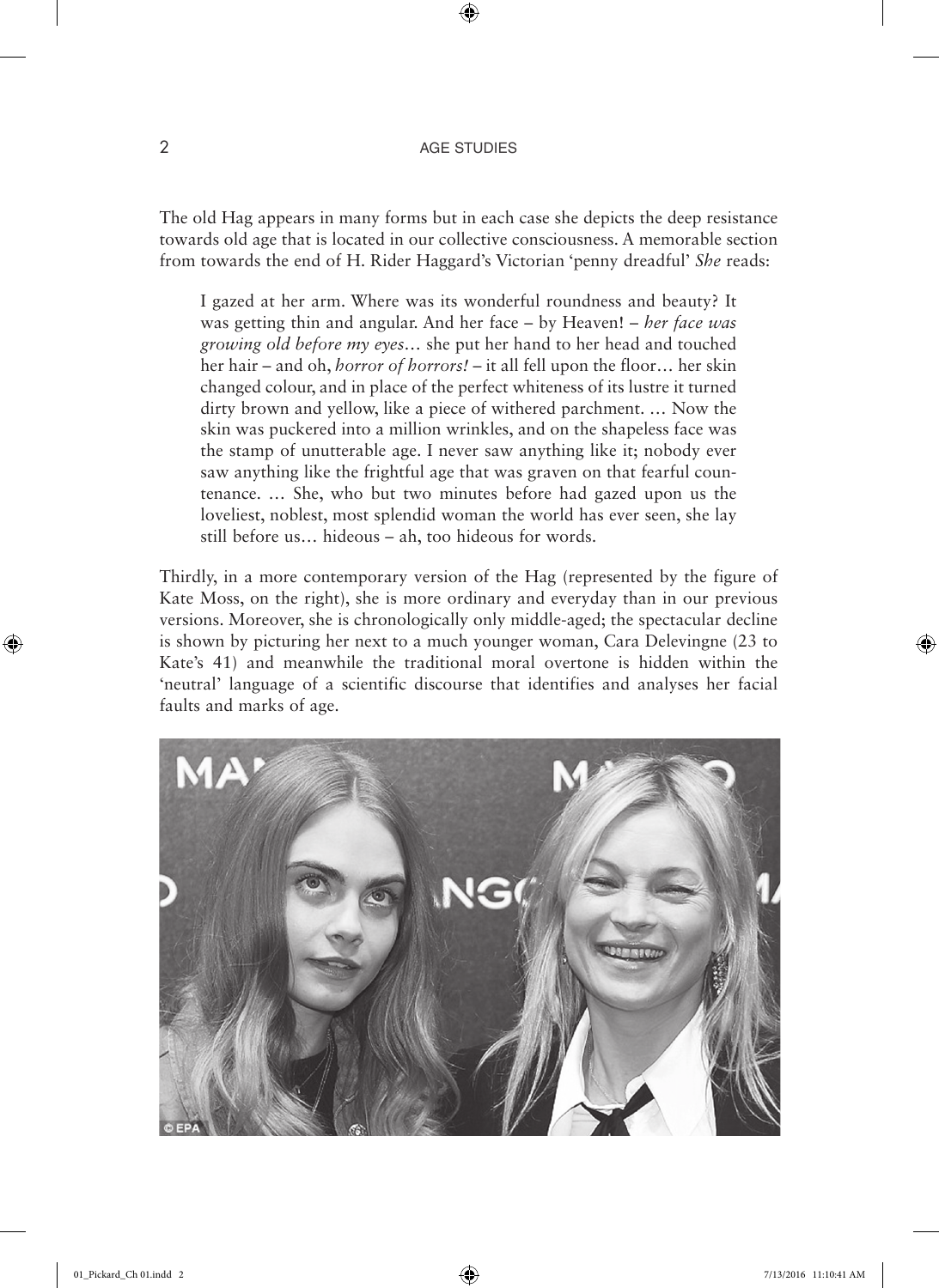The article (Anon, 2015) which this photograph illustrates begins: 'It takes a brave – or foolish – woman to stand next to a rival almost half your age, especially when she's just taken your crown as the UK's highest paid supermodel… So how has Kate's face changed since she exploded into the British fashion world as a teenager in 1988 – before Cara was even born?' It then goes on to list these 'changes' (all negative) according to the following categories: (i) crow's feet and wrinkles; (ii) smoker's teeth; (iii) puffy cheeks; (iv) brittle hair; (v) thinning lips; (vi) greying skin, each problem employing the relevant expert opinion from dentists, dermatologists, 'hair scientists' and the like, the gleeful pleasure of the journalist barely suppressed beneath this.

In the photograph Kate Moss is positioned so that all these features are displayed to full effect: eyes crinkled up in a smile; shiny lips highlighting the loss of plumpness and pulled apart to reveal her imperfect teeth; cheeks puffed out to further accentuate the deep network of crinkles encircling her eyes. Meanwhile, her 'rival' (actually, her friend and someone whom she has mentored) stands next to her in the pose of a Renaissance painting's maiden, head lowered, large eyes raised, smile demure. Readers, especially those who remember Kate when she was herself the maiden figure, are surely unsettled by this transformation but the article seeks to reassure using scientific discourse to instruct us how Kate has committed a series of misdemeanours, indulging in excesses of alcohol, smoking, sunbathing, unseemly emotions. If Cara, and the readers, avoid these temptations, is the implicit message we too can avoid her fate: that of growing old.

Indeed, where Freud once suggested that sexuality lay at the heart of all our neuroses, and Erik Erikson later suggested that for the twentieth century our key problems, at a cultural and personal level, revolved around issues of identity, today it seems that our defining existential crisis is our fear of ageing and old age. Specifically, this concerns the repression of ageing and death (Brown, 1959). This fear, moreover, has real material consequences throughout the life course in terms of the organization of modern society, and indeed the above representations crown a system of stratification that ensures ongoing social inequality with an ideology that justifies it. The age system is a hierarchically constituted regime in which the role of particular ages and their relationship to each other underpin and legitimize an assortment of material and other inequalities. These work with other forms of inequality to produce a complex meshwork of social stratification (Calasanti and Slevin, 2001; 2006). Whilst non-adult stages are particularly disadvantaged, 'adulthood' is at once chronologically and symbolically constituted, meaning that some members of this category are more 'adult' than others. The most disadvantaged and devalued category of all, however, is that of old age. Age therefore serves as a 'master status' (Calasanti and Slevin, 2006: 5), its ideological power wielded through a 'master narrative of decline' (Gullette, 1997). Margaret Gullette has described how the plot of the narrative unfolds as follows: Youth is the best time of our life, associated with all things positive such as 'fun, energy, sexuality, intensity, hope' (1997: 5). As we approach mid-life we are taught to look for signs of decline signalled through events such as

♠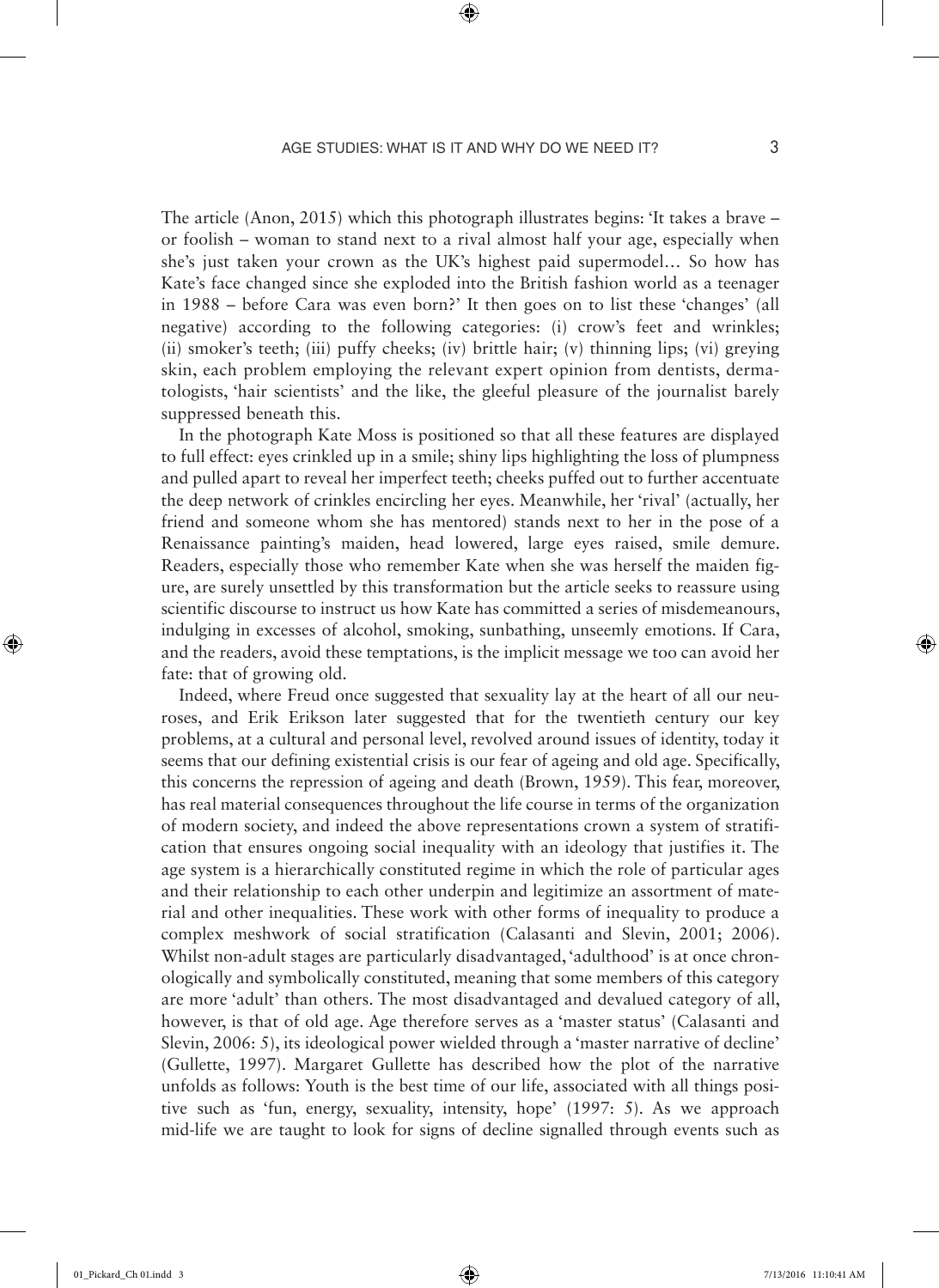$\bigoplus$ 

the 'Mirror Scene of Mid-life Ageing' or the 'Entrance into Mid-life Scene'. When we encounter these entry points – our shock at our lined face, reflected back at us from the mirror of a friend or lover's gaze, or photograph; surprise at the aged appearance of same-age peers; students who no longer recognize you as one of them but liken you to their parents; or, even worse, that moment when you realize you no longer relate to your students – we begin to lose our former confidence in our abilities, our self-esteem, our optimism, and thereafter we accelerate into 'declineoldage (single word) and death' (1997: 8).

Whilst decline ideology presents this stratification as a natural 'fact', it also presents as natural the concept that ageing accrues deficit and loss of a range of capitals. However, this is established through a range of meanings and imperatives that impact on all ages and stages in the life course. That is, just as one can only be a 'man' in a world that also contains women, one can only be young in a world in which other individuals are 'old' or indeed today 'middle-aged' (and the very meaning of youth is thus infused with such ideology). Age ideology, although superficially favouring 'the young', in fact has damaging consequences for everyone. So it makes 'youth' a space in which particular imperatives and modes of subjectification work, moulding the citizen in ways that are as dominated as they are dominant. For example, the fact that youth is commonly depicted in the West as the best time of our lives may mean that the very real problems and suffering experienced by the young are not taken seriously; or alternatively, structural obstacles may be misread as individual failure. Furthermore, the fear of ageing means that 'ageing' (which includes, but is more than the relational experience of, feeling 'old') is felt at ever-younger points in the life course (Gullette, 1997; 2004), the Hag trails her longer and longer shadow behind her through much of the life course and beyond a certain (increasingly earlier) age, today's birthdays are sources of melancholy or dread, especially for women. Many young women in my seminar groups speak of being 'traumatized' by turning 20, and, as well as the bruising I remember receiving from that age, I can recall traumas of earlier ages: the tingling anxiety of turning 13 and, before that, turning 11, which meant leaving primary school for high school and the hollow feeling in my stomach registering the first, but not the last, time when I felt the best of life was behind me already. Looking back, turning 30, 35 or even 40 were not the deeply significant events whose presence had brooded for some time on the horizon ahead with the dark weight of curtains about to come down. However, whilst they turned out in practice to be inconsequential in themselves, the dread I experienced in anticipation of such birthdays was very real, and, I see now, impacted deeply on my sense of self, of who I was and what I thought I could become, for much of my life.

Fear of ageing is one of the key vehicles through which society acts upon us from within and is thus an extremely powerful mode of social control. As well as proclaiming our value in terms of youthfulness, which overlaps with but is not absolutely the same as youth, it also encourages us to try to remain 'young'. Inevitably, this leads to an infantilization in which we remain not only youthful but immature, distracted by a thousand trivial decisions – what washing machine to buy, what TV station to watch – rather than taking responsibility for the kind of life we live: as Susan Neiman

⊕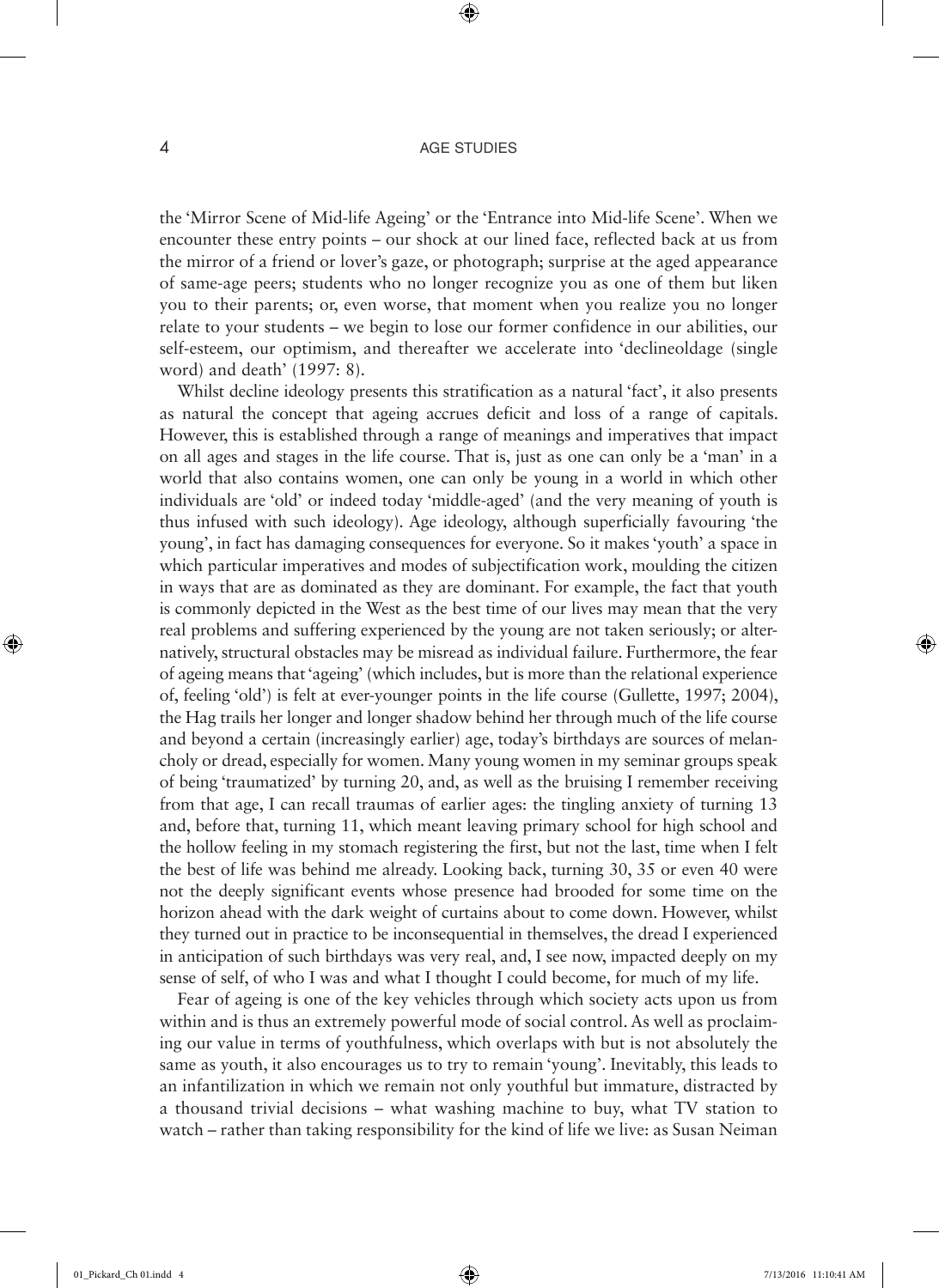puts it, 'children make more compliant subjects (and consumers)' (2014: 186). At the same time, the mythologization of youth in itself induces compliance, as Neiman continues: 'by describing life as a downhill process, we prepare young people to expect – and demand – very little from it: especially where being young is not, actually, so wonderful' (2014: 17). It is thus extremely important in a political sense that we are alert to the age system and thus prepared to critique and challenge it.

In the following sections we shall prepare the grounds for this critique by exploring: (i) the psychic origins of the age system in the relationship with the Mother, including the contradictory desire for communion/separation and the splitting and projection of associated qualities onto separate genders and ages; (ii) its intellectual origins in a Cartesian worldview that echoes this process of separation and individuation with all its irresolvable fears and longings; (iii) its material aspect in a capitalist system in which age relations intersect with, and serve as vehicles for, a variety of other forms of inequality; (iv) its legitimation through intellectual thought and social theories in which sociology (albeit inadvertently) is also implicated. Although we start here with the micro level we could just as easily have reversed the order and started with the macro level, labelling this (i); the important point is that each level be considered not separate from, but rather involved in, a mutual and constitutive interplay with the rest. We will also (v) examine specific factors which mean that in late modernity the age system works in a particularly profound way to underpin an acute and growing social inequality.

# Configuring the Hag

# (i) The psychic beginnings in infancy

The beginnings of the age system are to be found in the dynamics of the first and primary social relationship, that is, in the psychic experience of the relationship with one's mother or mother-substitute in the very earliest days of infancy. This is discussed in some detail in the work of Dorothy Dinnerstein (1976), Jessica Benjamin (1990) and other object relations theorists. Indeed, the symbolic power of the Hag has its roots in the infant's struggle to individuate from an intensely close emotional and physical unity with the mother. Here, the psychic terrain is shaped by our social practices, both the expectations and interpretations that cultural narratives and practices bring to this relationship and the fact that institutional factors mean that responsibility for child-rearing falls mainly to women; the feelings of ambivalence and rejection towards the figure from which one must separate are then associated with the female body/self. Dinnerstein's (1976) classic account of how this 'shapes' the human condition remains just as persuasive, and relevant, today as it did when Dinnerstein wrote in the mid-70s (and indeed the social forms on which they are based – childcare responsibilities borne primarily by the mother, with little institutional support, among other things – remain all but unchanged since those times, in the UK and US at least). She argues:

♠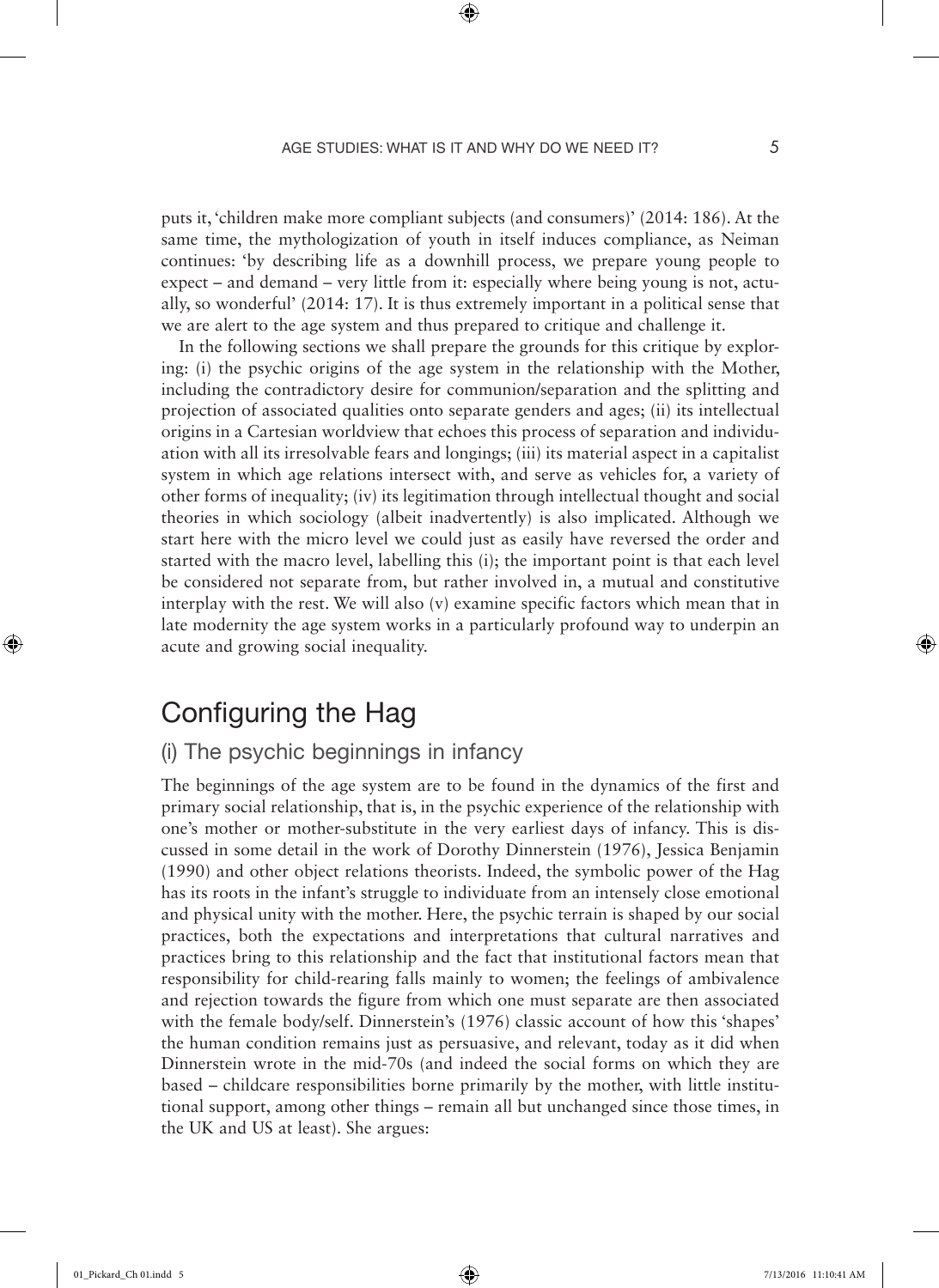$\textcircled{\scriptsize{*}}$ 

The child's bodily tie to the mother… is the vehicle through which the most fundamental feelings of a highly complex creature are formed and expressed… this tie is the prototype of the tie to life. The pain of it, and the fear of being cut off from it, are prototypes of the pain of life and the fear of death. (1976: 34)

Concurring with Norman Brown, she suggests that the socio-cultural denial of death – including the horror of signs of ageing and senescence – results from our early recognition of bodily vulnerability. Woman (or Mother standing for all female bodies) is henceforth considered 'representative of the body principle in all of us that must be repressed when we embark on any significant enterprise' (1976: 126). But if the young mother reminds us of our intractable vulnerabilities, how much more terrible to behold is the old mother, upon whose now-withered breasts we, who are no-longer-children, once laid our heads?

Simone de Beauvoir shared these sentiments, reflecting that 'from the day of his birth man begins to die; this is the truth incarnated in the mother' (quoted in Dinnerstein, 1976: 127). The Mother represents the state of immanence, the in-itself which the Masculine subject needs to transcend.<sup>3</sup> The problem is that the paradoxes which underlie an enduring form of existential anguish – the need for separation and boundaries that shape our selfhood, the loneliness and alienation that threaten to accompany this – rather than being integrated within the individual actor, are instead projected onto this other individual, the Mother, who becomes simultaneously both the closest intimate and the quintessential Other. It turns woman, Dinnerstein suggests, into a 'dirty goddess, a scapegoat-ideal, a quasi-human being' (p. 155) well on her way to becoming a Hag, even as a young mother, embodying as she does the 'mucky, humbling limitations of the flesh' (p. 133).

According to Benjamin (1990) the problem lies in a subsequent conceptual misidentification both of the initial mother–infant attachment and of the subsequent growing (self) awareness of the infant. The process is represented in developmental psychology as a 'separation from oneness'. But this is an ideal of a golden past that we project onto earliest infancy when in reality infants from the start engage in interpersonal connection with others. She suggests that the concept of separation as it stands

contains the implicit assumption that we grow out of relationships rather than becoming more active and sovereign within them, that we start in a state of dual oneness and wind up in a state of singular oneness. (1990: 18)

This state of oneness – associated with mature adulthood – is underpinned by a philosophy of individualism conjured memorably in the poem by Thom Gunn.4 Gunn depicts it as a state of extreme isolation, of alienation each from all, as if we were all surrounded by a fog that separated us and obscured us from knowing anything beyond our own thoughts: 'No castle more cut off / By reason of its moat'.

⊕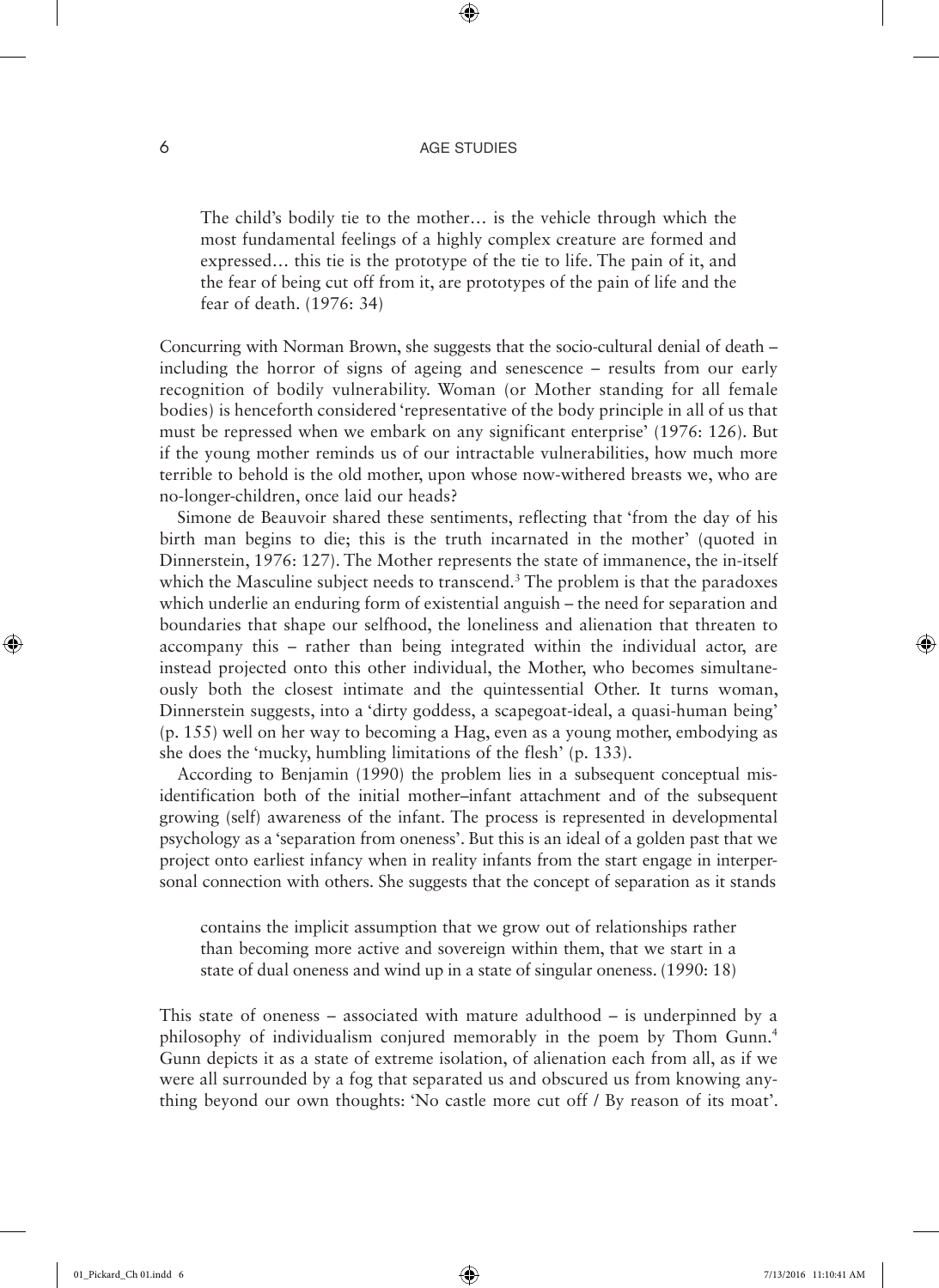We can indeed only guess at what others are perceiving and feeling, the poem suggests, and whether our reality is shared by others is ultimately unknowable:

The street lamps, visible, Drop no light on the ground. But press beams painfully In a yard of fog around. I am condemned to be An individual

What begins as a misreading thus becomes a cultural ideology in which the psychic fear of being 'sucked in' or 'back' to what Freud and others portrayed as the oceanic wholeness of our pre-linguistic infancy in fact never completely abates but continues to threaten the 'disintegration' of our personhood, forever hovering 'at the border of the subject's identity, threatening apparent unities and stabilities with disruption and possible dissolution' (Grosz, 1990: 871). This is the definition of abjection: the 'abyss at the very borders of the subject's identity, a hole into which the subject may fall' (Grosz, 1990: 87). To offset this, rather than stressing autonomy and separation as developmental norms, as Piaget, Erikson, Kohlberg and others have done, Gilligan (1982), Benjamin (1990) and others concur with Dinnerstein in suggesting the importance of emphasizing a dual developmental thread which includes care and relationships as well as autonomy making it a 'dialectic of human development' (Gilligan, 1982: 174). In social terms, however, the effect of the cultural ideology produces an incomplete realization of individuation expressed through the gender binary itself (MacInnes, 1998), whereby dual but contradictory elements of this process – the requirement for independence and the capacity for relationality – are split apart instead of being integrated within the individual and rather associated with 'masculinity' and 'femininity'. This represents a 'defence against psychic insecurity' (MacInnes, 1998: 29).

Further examples of splitting are effected through the age system, where attributes that adults may find difficult to recognize in themselves – being symbolic of vulnerability or incompetence or of characteristics that do not comply with the value system determined by capitalism's framework – are projected onto children or old people, and which, though split off, remain powerful elements of their fantasy lives. This means that we not only organize childhood into a series of developmental stages defined with meticulous and ever-narrower precision but we also do the same at the other end of the life course, 'frailty' being increasingly scientifically portrayed in terms of discrete phases of 'undevelopment', or steps towards death.<sup>5</sup> This would suggest that, although suppressed in cultural narratives, and indeed socialization processes, the reintegration of ageing and death would certainly unsettle the psychic dread of the abject and of the Hag herself (Brown, 1959). It would also undermine the foundation of the age and gender systems.

⊕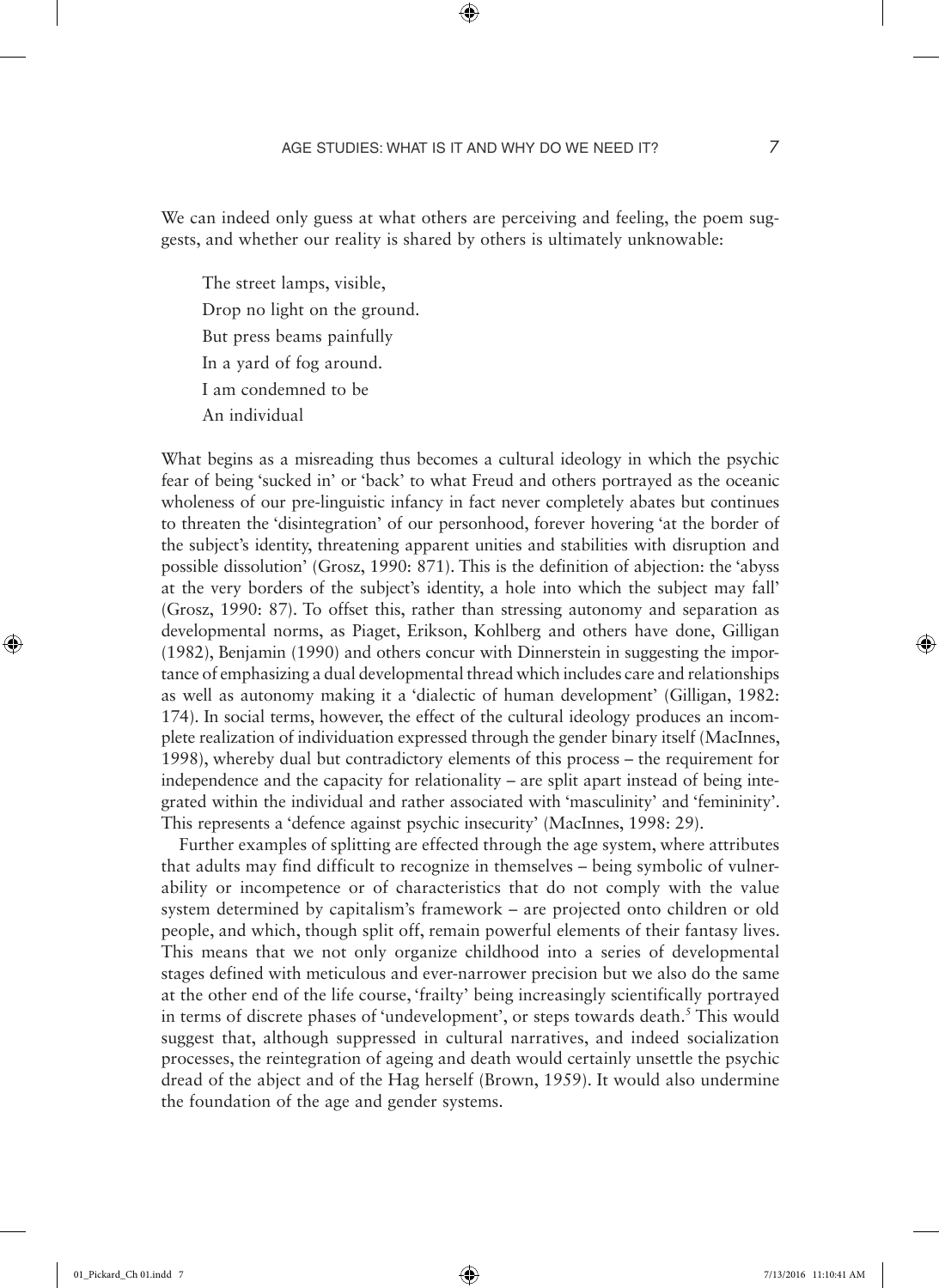$\textcircled{\scriptsize{*}}$ 

# (ii) Cartesianism and the individuation of modernity

Bordo (1986) vividly illustrates the connections between such psychic origins and their socio-cultural consequences through her depiction of Cartesian dualism as a process of separation and individuation from the female universe of the old medieval cosmos enabling the emergence of the disenchanted masculine universe of the modern era.

#### **BOX 1.1**

# **Cartesianism**

Cartesianism, the philosophical system associated with René Descartes and particularly his Meditations, posits a fundamental 'dualism' whereby mind (*res cogitans*) and body/matter (*res extensa*) are of different and incommensurable substances. The first is a thinking substance, the second subject to the laws of matter and both requiring totally different forms of inquiry.

This involves interplay between cultural narratives and individual experience which is constantly repeated on an individual level as in Elias' (1978) account of how the years-long development of children replicates on a minute scale the centuries-long civilizing process undergone by nations. In an account of the 'dialectics of separation and individuation' which Bordo offers as a 'way of seeing the Cartesian era empathetically and impressionistically, through association and image' (p. 448) and drawing on psychological categories normally used to describe individual development, she highlights the links between scientific objectivism, the rejection of the body, and the establishment of the motif of the Hag as emblematic of all the forces of dissolution threatening patriarchal rationalist society.

She suggests that the process of separating from the Mother was enacted on a cosmic level during the Enlightenment period as it broke with the medieval regime.

#### **BOX 1.2**

# **Enlightenment thought**

The Enlightenment, or more generally enlightenment thought, refers to a system of thought associated with science in particular. Associated with the work of Descartes and others in early modernity, it fostered rational, impersonal and universalizable methods, together with a commitment to universal laws and values.

♠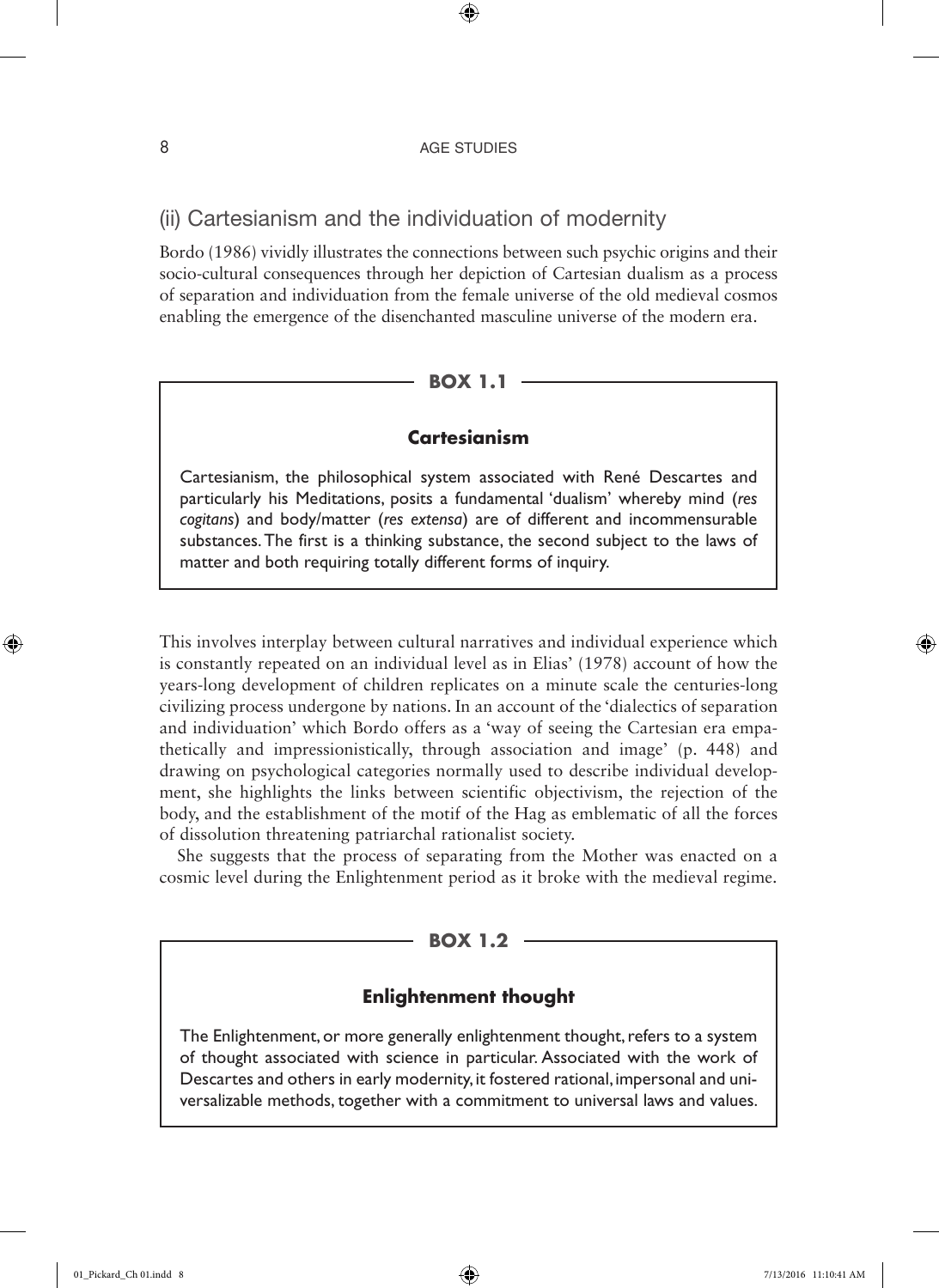## AGE STUDIES: WHAT IS IT AND WHY DO WE NEED IT?

 $\textcircled{\scriptsize{*}}$ 

The Universe was spoken of as a Mother in medieval times; medieval epistemology also contained 'feminine' qualities, such as 'sympathy' or connection in which subject and object were perceived to merge in the creation of meaning (Bordo, 1999; Foucault, 2002). Cartesianism represents a defensive mode of detachment, a reaction to the feeling of loss of unity with the world, which extends to emotions, values and external objects. Thus, objectivity can be read as a 'defiant gesture of independence from the female cosmos' (Bordo, 1986: 431) and a compensatory 'turning towards the paternal' in the form of transcendent values and law (Bordo, 1999: 62). Meanwhile, the pain of separating and remaining separate is now compensated for by the aim of controlling that being from which one has separated, which it terms 'female' and inferior. As a result the 'epistemic subject' is one who 'has become part of an objectified world over which we exercise mastery', resolving our lives into a sense of projects characterized by 'wanting and doing', 'making, producing and constructing' (Dunne, 1993: 366). The self, personhood, within this system, is then essentially male.

The world is kept at arm's length in this conceptualization wherein knowledge can only be truthful if it is obtained through detached, disinterested inquiry cleansed of value and sympathy and where even our most spontaneous, embodied gestures are based on an implicit theory of the world. Rationality, understood by Aristotle to include feeling and practical knowledge as well as detached logic, narrows and becomes gradually synonymous with instrumental rationality which is concerned with means–ends efficiency and encourages the subject to disengage from its messy and vulnerable existence (Taylor, 1992). Bordo goes on: 'The project that fell to empirical sciences and "rationalism" was to tame the female universe' (1986: 434). However, as with the abject body, this taming is always partial and unresolved: 'Like the infinite universe, which threatens to swallow the individual "like a speck", the female, with her strange rhythms, long acknowledged to have their chief affinities with the rhythms of the natural (now alien) world, becomes a reminder of how much lies outside the grasp of man' (1986: 454). Hence, it was the Enlightenment that also witnessed a rash of witch trials (most of whom were old women), part of an attempt to bring female knowledge of the healing arts in particular, under male control (Greer, 1991; Daly, 1991). This was all the more so as 'the meaning of life' – lost with the disenchantment of modernity – was transformed first into a collective sense of progress through history and, when that began to atrophy in the twentieth century, further transformed into the meaning of 'my life' – an utterly privatized individualized search (Moody, 1986). Today this meaning is shaped largely through consumerist lifestyles with the key determining value being that of choice itself.

Finally, with the Enlightenment came a 'civilizing process' which, as Elias has shown, applied an increasing subjugation of the body by the mind with increasing constraint of bodily gestures and reactions, leading to greater individualization, rationalization, privatization and autonomy (Shilling, 2012) and, conversely, horror and disgust towards their opposite.

⊕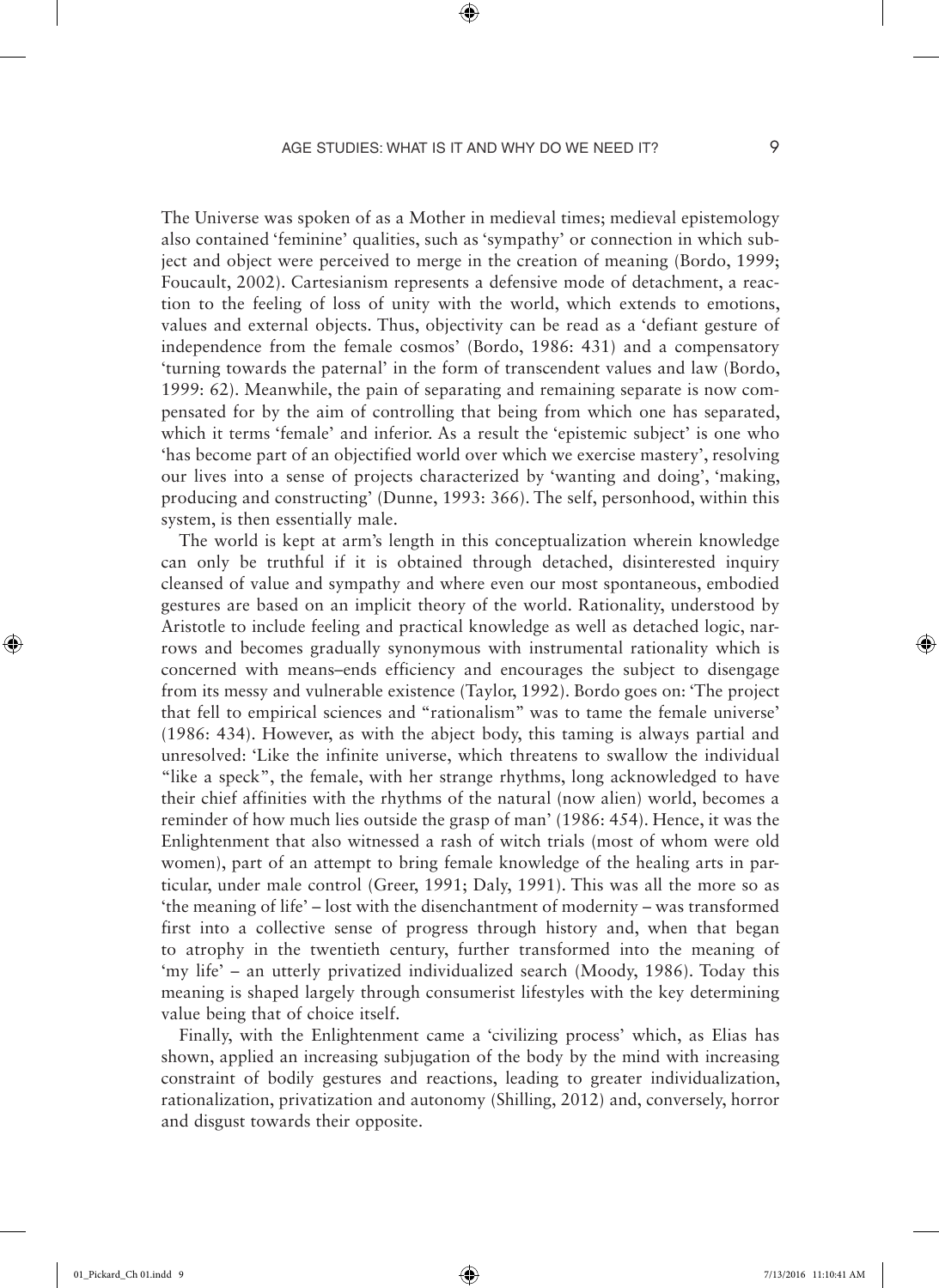$\textcircled{\scriptsize{*}}$ 

# **BOX 1.3**

# **The civilizing process**

This refers to a system that spread from European courts down through the various layers of society during modernity. It constitutes a process of rationalization of bodies and behaviour, self-control and self-pacification, represented by elaborate systems of etiquette and manners.

The closed body extended control over the synapses and nerves, the urges and drives and orifices of bodies: everything from eating and defecation and copulation to expressions of anger and desire was subject to the sovereign control of the will. Unrealistic for the standard adult, it problematizes non-adult age in particular: childhood because, until children master these various forms of self-restraint, they are set apart from adults; and old people because continued control, or rather the presentation of an apparently controlled and controllable body, becomes harder to display in advanced age.

# (iii) Capitalism and the work economy: a further separation from the Mother/Hag?

The Cartesian system is not just an intellectual approach but a 'practical metaphysics' (Bordo, 1999) and as such it informs all our systems and institutions, from our personal psychology, relationships of self to self and self to others, family dynamics, education, law and popular culture. Tracing its development through the nineteenth century, the processes of industrialization from the nineteenth century onwards added a material dimension to this separation first with the uprooting of traditional communities and the severance of ties formed by tradition and then with increasing rationalization, bureaucracy, alienation and the separation of individuals both from their work and from all other workers. Workers become 'appendage(s) of the machine' as Marx and Engels put it in the *Communist Manifesto* (2010: 30) and sell themselves 'piecemeal'.

# **BOX 1.4**

# **Capitalism**

According to Marx and Engels, this is a system comprising those who own the means of production (capitalists or the 'bourgeoisie') and those who own only their own labour (the proletariat). The relationship of the former with the latter is inherently exploitative and oppressive.

⊕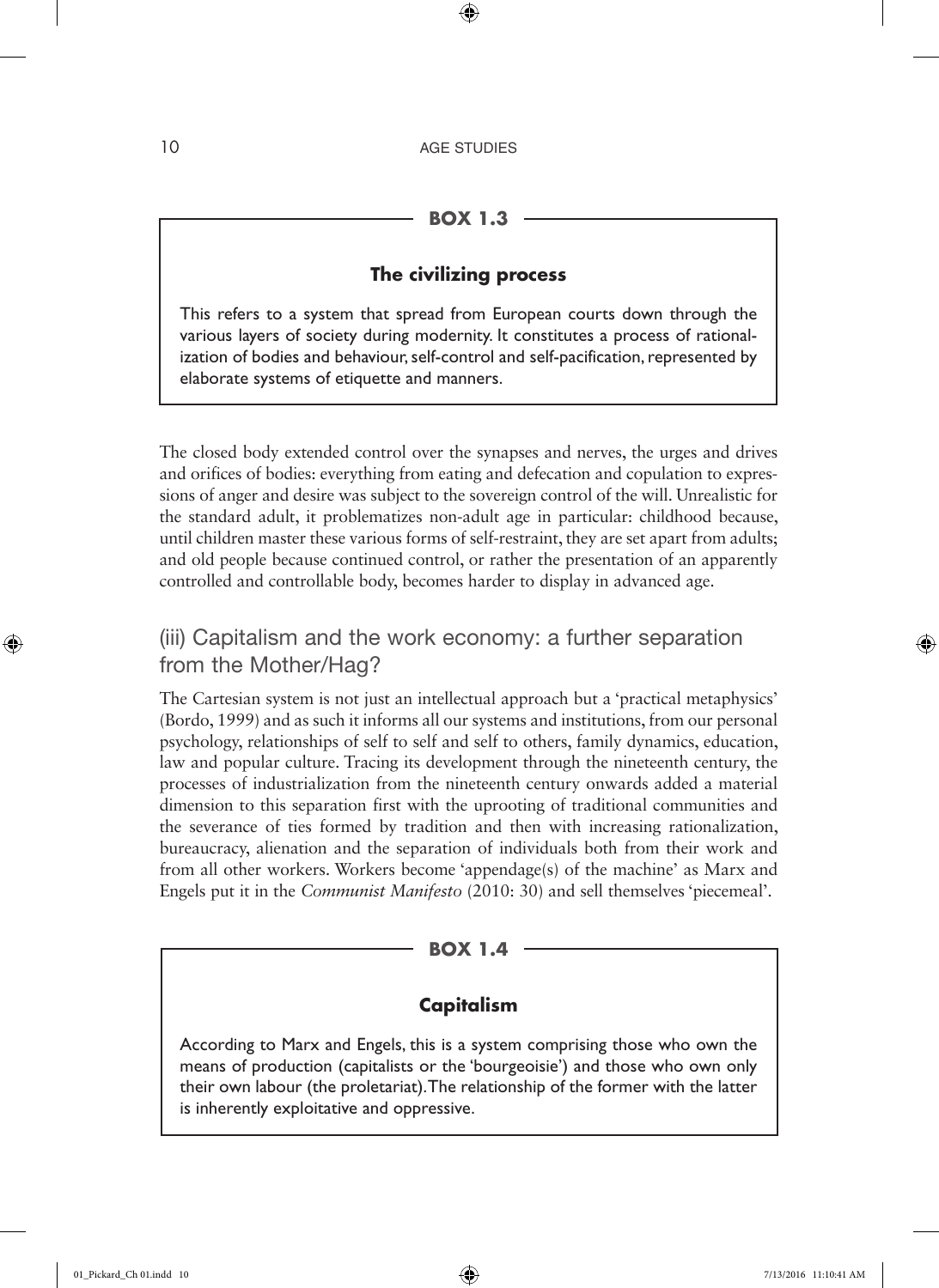AGE STUDIES: WHAT IS IT AND WHY DO WE NEED IT? 11

 $\textcircled{\scriptsize{*}}$ 

'Clock-time' became hegemonic time, rationalized and separated from the eternal time of medieval holy time. This valorized speed, future-projection and linearity, removing time from any sense of context, and attributing normative or 'standard' time to a range of activities for the purpose of regulating individuals. The nature of clock-time is closely implicated in age ideology: time measured by industrial machine-rhythms is finite, linear, measurable, characterized by speed and uniformity, and unlike other times is like capital itself in that, above all, it is not only scarce but can run out (Adam, 1990). The feeling of time running out generates an omnipresent anxiety in individuals and a desire to control or transcend time; the ageing mother's body then becomes additionally a symbol of the dreadful consequences of being overwhelmed, finally, by time. Similarly, within modernity, dependence, once considered a 'normal' aspect of life, and associated with wage labour and with men, women and all ages and stages, became problematized. Independence was considered the prerequisite of full citizenship, now signalled by one's involvement in paid work and denied to women, children and, after the establishment of retirement, old people (Fraser and Gordon, 1994). Moreover, 'dependence' gradually moved 'inwards' shifting from a social characteristic to what Fraser and Gordon call an 'individual personality register', in the sense of some psycho-social failure of individualization and stigmatized accordingly. Referring to the collapse of epistemological levels, the authors suggest that today:

It still bears traces of the sexual division of labour that assigned men the role of breadwinners and women of caretakers and it is as if male breadwinners absorb into their personalities the independence associated with their economic role whilst female nurturers became saturated with the dependency of those for whom they care. (1994: 332)

Children and old people, similarly removed from the world of work, become most 'dependent' of all in this sense.

Systems of morality moved from a concern with the concrete and particular to the universal and abstract, as represented by Kantian reasoning which advocated that moral thought should proceed from the point of view of 'disinterested and disengaged moral actors' (Tronto, 1993: 9). Meanwhile, starting in the late nineteenth century and with increasing chronological definition up to the mid-years of the twentieth century, increasingly secularized states organized their subjects within a set of 'institutional boxes' comprising school, factory/workplace and workhouses/residential care homes and did so under the aegis of what Foucault calls 'pastoral' care, thus distinguishing it from disciplinary society. That is, directly owing to the disenchantment of society, 'it was no longer a question of leading people to their salvation in the next world, but rather ensuring it in this world' (Foucault, 1982: 215). Existential, if not transcendental, meaning, lost through disenchantment, is provided within this system by the ages and stages themselves, and, according to Foucault, salvation is synonymous, above all, with 'health'. In medicine, this was defined in

⊕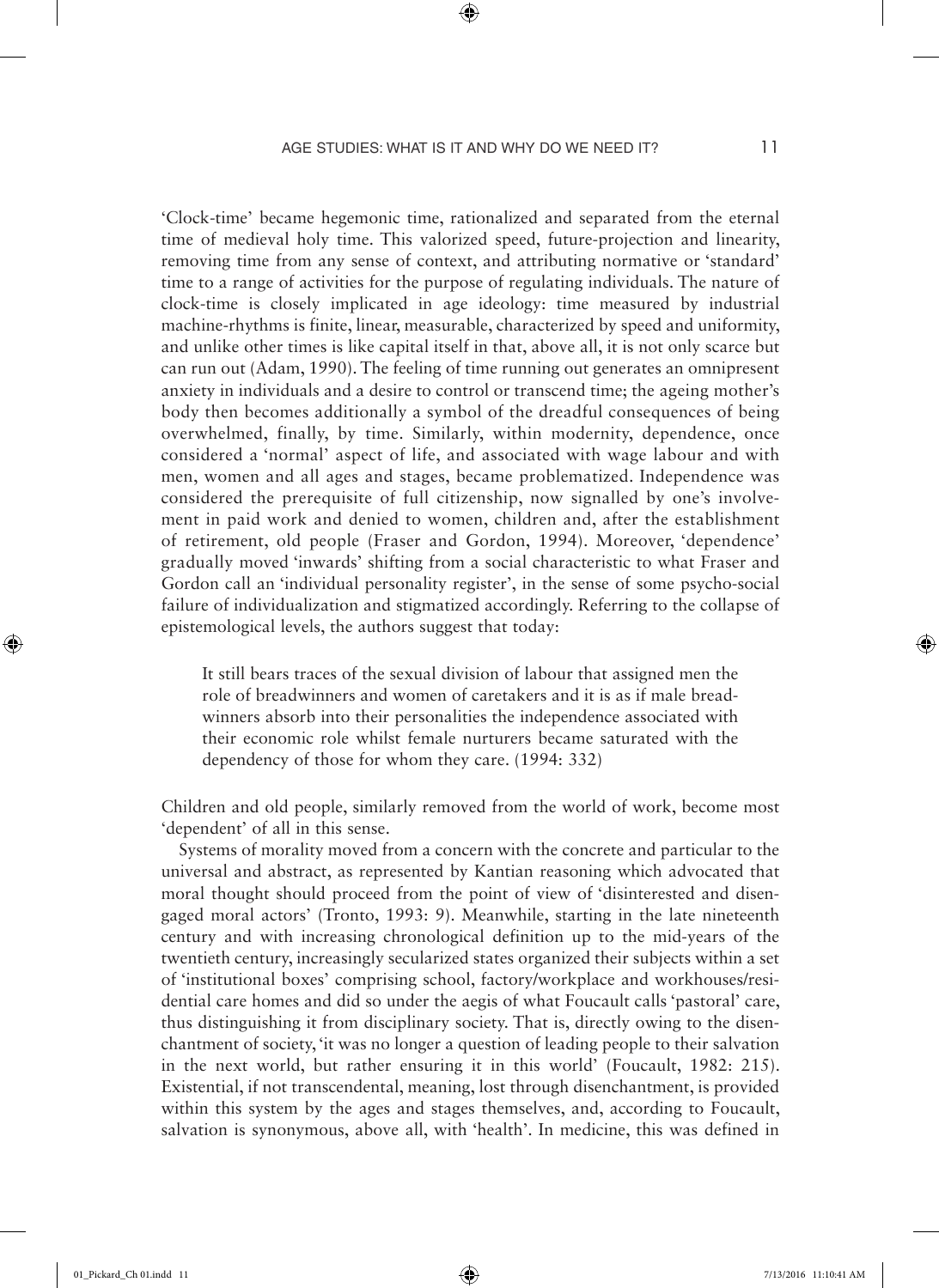$\textcircled{\scriptsize{*}}$ 

narrower terms. Medicine, with the changes in epistemology related to the pathoanatomical techniques that emerged in the 1830s, was following an ever more reductionist Cartesian model, involving a clear separation of mind and body, patient and disease and the further subdivision of the machine-like body into systems and organs analysable in isolation both from each other, and from the lived context of the patient, proceeded apace. Health was reduced to normality in this model involving an ability to maintain one's functionality, so the body in old age becomes a constant reminder of the limits of physical self-control, and thus signifies precisely what bourgeois culture hoped to avoid: dependence, disease, failure and sin. This then, resulted in the 'ideological and psychological splitting apart of negative and positive aspects of growing old' (Cole, 1986: 121) suggesting that the good aspects were available to those with sufficient virtue (enterprise, conscientiousness, responsibility and so forth).

Late modern governmentality has overseen an intensification of this splitting with the 'good' citizen of all ages made in the mould of the enterprising self-regulated citizen, achieved through practices of 'freedom' and exercised through consumption. Both the organizational ethos of business and the norms of consumerism serve to further distance us from the Hag. Indeed, the difference between liberal and neoliberal regimes can be seen in an increasing distanciation of ageing and death from its place at the centre of life: no longer is economic behaviour about serving a Protestant God, as it was for the early capitalists, because God is now irrelevant since, as Wendy Brown puts it, the market has become *the* not *a* site for truth, including the truth of permanent youthful productivity and agency (Brown, 2015).

Organizational cultures project an image of immortality and focus on regeneration, valorizing the new, all strategies representing a denial of death, a process of feeding on the workers and disposing of them when they 'age' that Marx recognized as having a vampiric quality (Riach and Kelly, 2013). Consumerism similarly serves to effect a distance between our selves and any sense of our finitude. Noting that philosophers from Pascal to Kierkegaard have all acknowledged modern man's desire to 'constantly finish and to begin again from the beginning' (Bauman, 2001: 11), Bauman suggests that consumer culture shifts this impulse from an individual neurosis to a social and collective experience, which as well as ensuring social order and stability does so within the context of a culture that denies the Hag. That is, the cycle of buying and discarding and starting anew with a fresh purchase 'sublimates the wish to "constantly finish and begin again from the beginning" and forget about that end which is bound to finish it all' (2001: 11). Underpinned by a low rise in wages in comparison to the rising cost of living and an easy availability of credit, and in the twenty-first century, the introduction of 'austerity' measures in many Western countries, it signals a new phase of capitalism in the form of the debt economy. This has rendered the concept of independence ideological in the new sense of being linked to government retrenchment and increasing privatization (Eisenstein, 2005). Moreover, in late modernity the dualisms distinguishing active/passive, masculinity/femininity,

⊕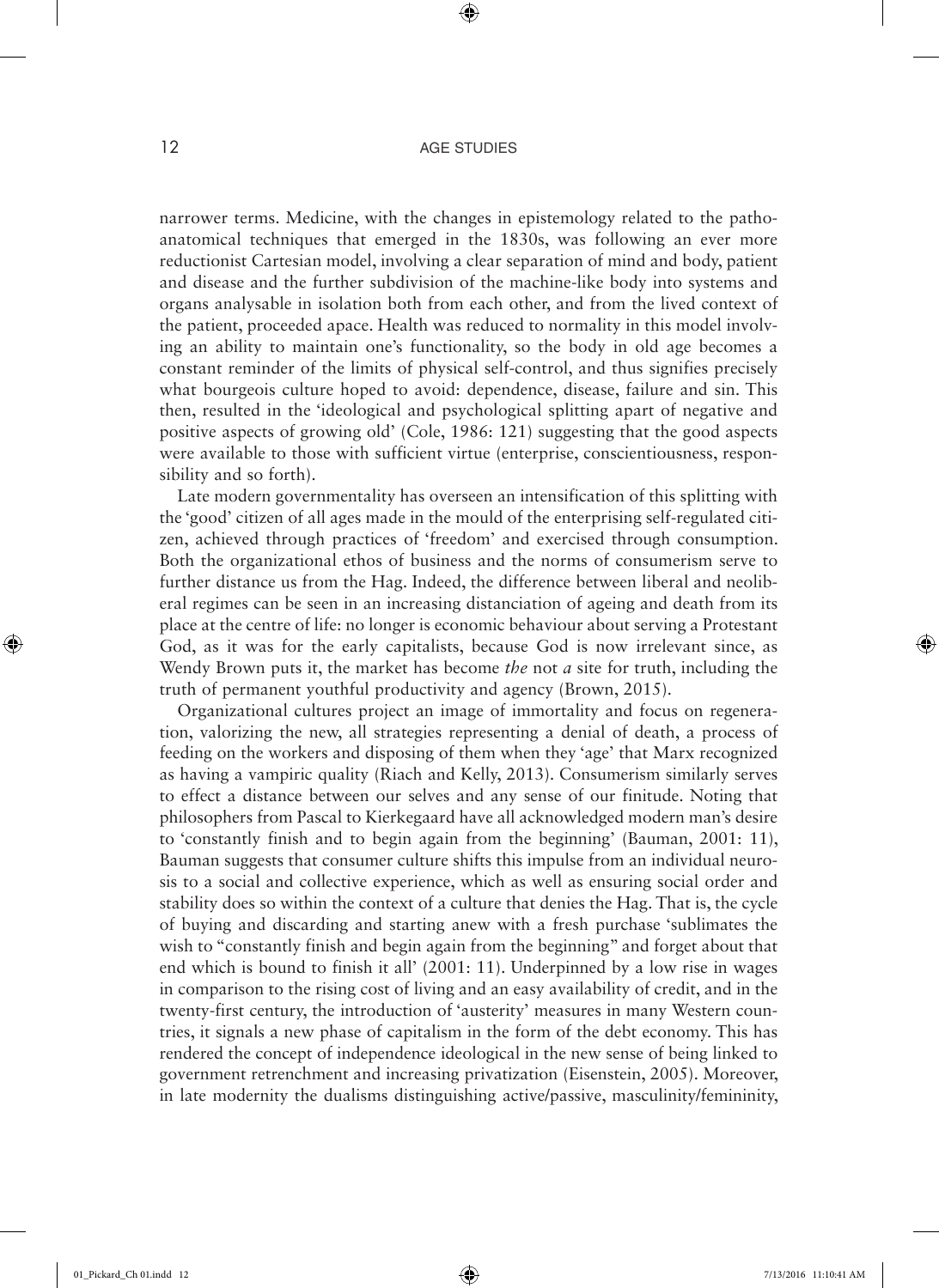young/old, producer/consumer, construction/essence, care/work and so on have been destabilized, often appearing together in new and complex combinations, but without replacing them, and indeed without shaking existing hierarchies. We can see elements of this in the new gender regime and in the 'new' old age, both of which mix elements of masculinity and femininity, youth and old age, depicted as gender-*neutral* and age*less*.

Medicine has continued to shape non-adult stages: the increasing association between old age and disease meaning that old age *is* bad old age, accompanied by a distinction between biological and chronological ageing, has led to the biologically youthful (those functioning as mid-life adults) distancing themselves from old age altogether. Similarly, the requirements on children to be enterprising and self-regulating has also led to many traditional aspects of childhood being viewed negatively, even seen as a disease and treated with drugs, for example, for attention deficit hyperactivity disorder (ADHD) (Wedge, 2015).

# (iv) Social, cultural and symbolic approaches towards the Hag

It is within this expanded context that we can fully understand the symbolic location of the Hag. She comes to represent the loss and dissolution of a whole range of attributes and self-understandings that are repressed in the need for mastery of self, world and time. In the autonomous individual she remains the shadow, presenting the return of the repressed as an omnipresent threat. But worse, perhaps, and paradoxically, she also represents in her age and fragility the threat of the loss of the possibility of union, of the mythical wholeness which, according to the cultural myth of infant separation, we had to forsake in order to become persons. It is the sort of loss that we in the West might associate with growing up and which persists in a lifelong nostalgia, like that of an exile who can never return home. For women, the fear of the Hag may be commingled with the fear of turning into one's own mother (in the sense of a socially marginal, devalued subject). For men, whilst earlier in the life course it may represent fear of their hidden vulnerabilities, as they enter old age this transforms into the fear that they too are becoming feminized through both the physiological and social consequences of ageing in an ageist society.

Some of our most profound cultural attitudes towards age are crystallized in the vampire narrative, a vivid example of which is provided in the opening to *New Moon*, the second book of the 'Twilight' saga by Stephenie Meyer (and movie of the same name). The scene takes the form of a dream recounted by the main character, Bella, on the eve of her birthday. Bella's boyfriend, Edward, is a vampire, frozen at an eternally young seventeen, whilst Bella is about to turn eighteen, eliciting a whole array of anxieties. In the dream, Bella finds herself in a sunlit meadow together with her dead grandmother (and Edward arrives a little later).<sup>6</sup>

♠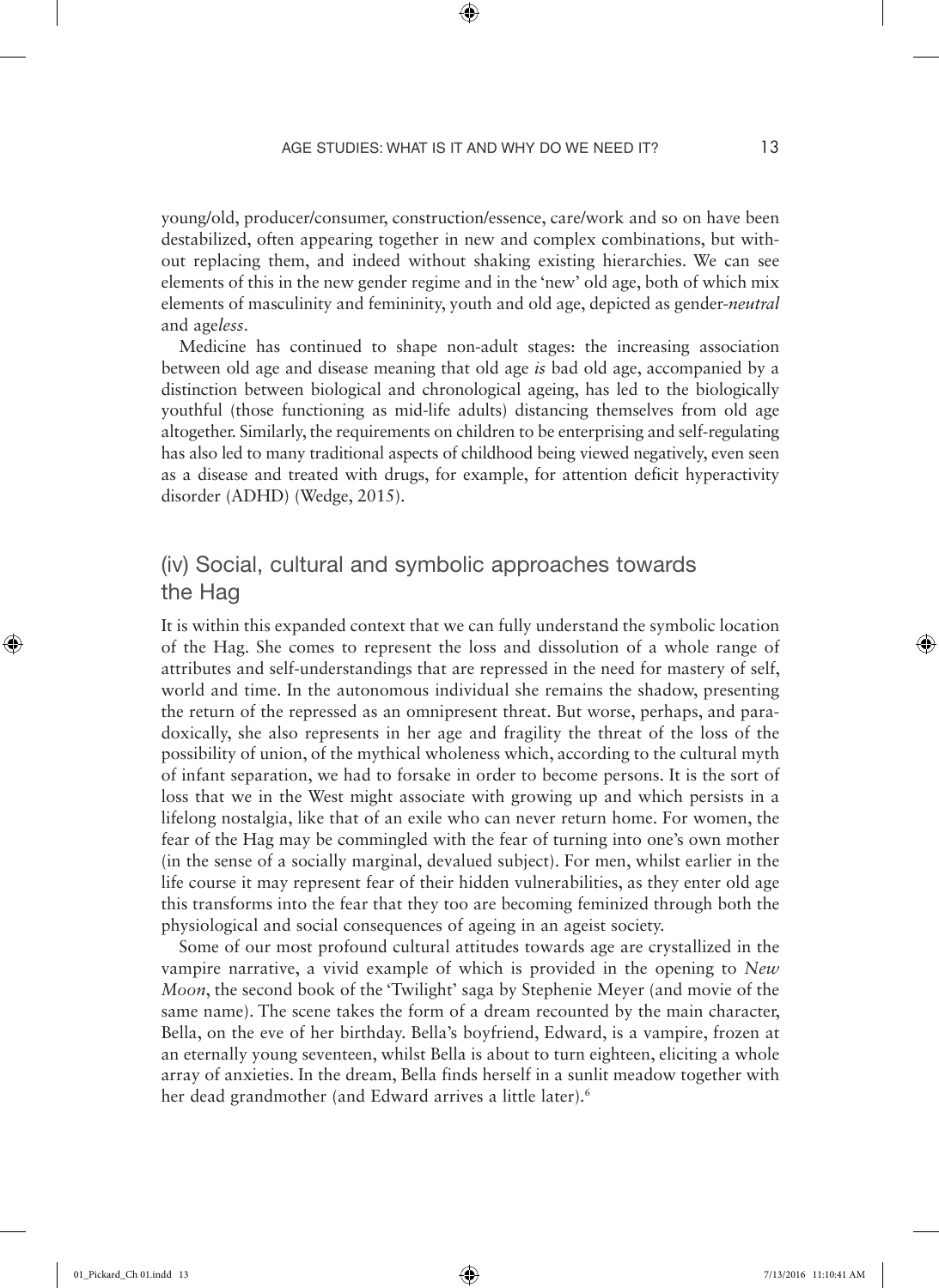$\textcircled{\scriptsize{*}}$ 

First, Bella notes her grandmother's appearance, the extreme agedness of the beloved face:

Gran hadn't changed much; her face looked just the same as I remembered it. The skin was soft and withered, bent into a thousand tiny creases that clung gently to the bone underneath. Like a dried apricot, but with a puff of thick white hair standing out in a cloud around it.

The fact that her grandmother has been dead these past six years seems to confirm the recognition, within the dream itself, that she is dreaming. But strangely, every movement or gesture of Bella's is at the same time made by her grandmother. 'Our mouths – hers a wizened pucker – spread into the same surprised half-smile at just the same time.' Finally the recognition dawns upon Bella that the old woman before her is not, in fact, her Grandma Marie but her own self, many years in the future, reflected back at her in an enormous gilt mirror:

With a dizzying jolt, my dream abruptly became a nightmare.

There was no Gran.

That was *me*. Me in a mirror. Me – ancient, creased, and withered.

Edward stood beside me, casting no reflection, excruciatingly lovely and forever seventeen.

He pressed his icy, perfect lips against my wasted cheek.

'Happy birthday,' he whispered.

Although the old woman is portrayed tenderly, at least when Bella mistakes her for her grandmother, what turns the dream into a nightmare is the distance the image opens up, both between the lovers and between what Bella is now and what she will one day be, a fact that sets up a split at the core of her being. (The last lines of the excerpt from H. Rider Haggard express the same sentiment: 'And yet, think of this… it was the *same* woman!') But if Bella cannot accept ageing at some level she cannot accept life at all, not even her youth, which some maintain is the best bit, because ultimately it means nothing without the 'old' against which backcloth it is always already contrasted. Simone de Beauvoir captured this paradox with the lines: 'If we do not know what we are going to be, we cannot know what we are: let us recognize ourselves in this old man or in that old woman' (1996: 5). Of course, this being a fantasy novel, Bella chooses a fantastic way out of this conundrum, opting for a non-human life in which she can live forever young. So far this is not an option open to the rest of us.

Both our institutions and our intellectual theories bolster each other in terms of normalizing and embedding the age system in our everyday practices. Psychological theories of development, biomedical approaches to health and normality and sociological theories of gender and identity are all infused with age-ideological assumptions

♠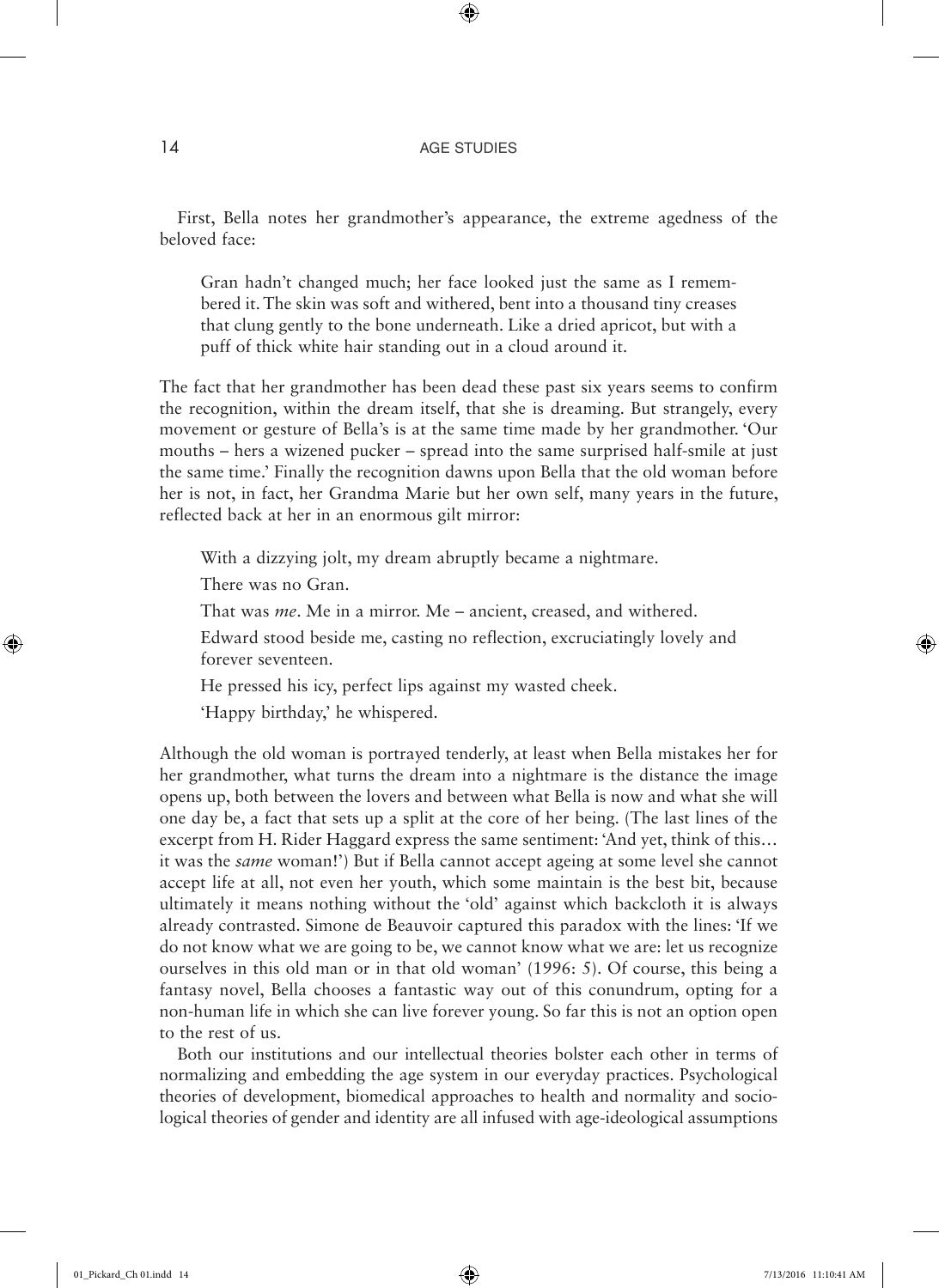including: the normality of stability over change; the taken-for-granted arc of growth– stasis–decline; and the centrality of the youthful perspective in theory-building.

We can also perceive the age system in symbolic terms, by means of a dimensional grid relating to the four key domains, namely the body, identity, place and social class which, in every society, in all eras, according to Peter Stallybrass and Allon White, are 'all constructed within interrelating and dependent hierarchies of high and low' (1986: 2). Within this system, the extremes are particularly important, for it is here that our struggles for order and sense are put to the test, our unresolved paradoxes illuminated and the interplay of rules and transgressions located. If we then consider where the lowest points in all four domains intersect we will find the poor, old, frail woman. This explains the power of the Hag to disgust where Menninghaus' description links the sensation of disgust to this process of 'social othering'. She notes: 'Everything seems at risk in the experience of disgust. It is a state of alarm and emergency, an acute crisis of self-preservation in the face of an unassimilable otherness' (2003: 1). The Hag is the symbol, nested within modernity, of the aspects of life from which our intellectual and social system has painstakingly worked to distance us; but this is at the same time constituted by our hierarchies and does not exist outside them.

Within this framework, 'resistance' takes the form of 'transgression' but Mary Douglas' (1966) work suggests that it is not straightforward rule-breaking or reversal of the existing norms – the low pole replacing the high – that is perceived as most threatening but rather ambiguity and disorder: the presence of hybridization of categories (Jenks, 2005). Examples might include: the 'woman' who is no longer fertile; the child who is precocious either in talent or in perpetrating 'adult' deeds (sex, murder); the old person who enjoys dependency. This threatens, Douglas suggests, our sense of order and sense-making but simultaneously highlights the underlying order that nevertheless exists (social constructions of women's 'telos' (still) lying in reproduction; children as asexual, etc.). For that reason, it has the potential to be both radical and conservative. Foucault puts the pessimistic view: 'Transgression contains nothing negative, but affirms limited being' (1977a: 35) whilst Stallybrass and White remain more sanguine about its potential suggesting that, despite its undoubted absorption in the established order 'it *may often act as catalyst* and *site of actual and symbolic struggle*' (1986: 14; original emphasis). Where ambiguity plays a particularly prominent role in the system it is strongly associated with pollution beliefs. According to Douglas, pollution beliefs do the job of mediating the friction between tensions within the system, for example between political and legal changes and socio-cultural continuity. Thus, the idea that the Hag is dangerous and can have power over us – such as in the witch figure – also suggests that our new norms of anti-ageism and age fluidity co-exist with older attitudes towards age.

This symbolic grid enables us also to discern that it is in the particular ambiguity of mid-life, a state of being that is neither young nor old, in which many are experiencing the onset of ill health, redundancy and financial constraints, where others are at their peak powers, and in which individuals oscillate between positive and

⊕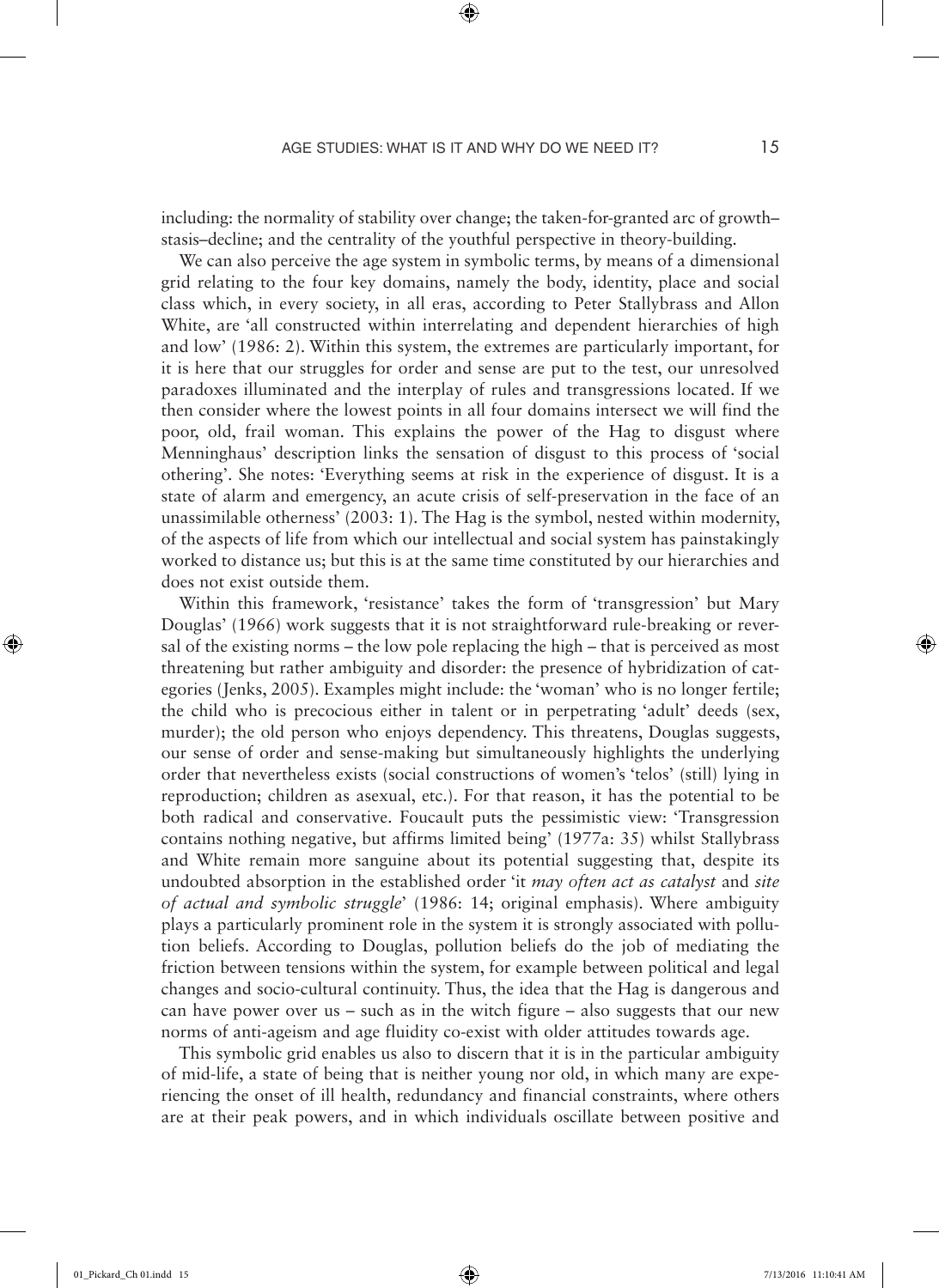⊕

negative views of their capability, that the most potent threat to the age system resides (Gullette, 1997). This explains the increasing problematization of mid-life that is a feature of social discourse. Seeing through age ideology at this stage renders individuals potentially ungovernable and the system potentially unworkable.

Meanwhile age ideology underpins an increasing social inequality as we discuss next.

# (v) Social inequality: degrees of distance from the Hag

The antithesis of the Hag, representing the culturally valorized pole, modernity's aspiration, is vividly captured in a scene within the 2011 sci-fi movie *In Time* (directed by Andrew Niccol), in which grandmother, mother and daughter appear at a party side by side, all indistinguishable from the other, all three not a day beyond twenty-five physiologically speaking, within a regime wherein money buys time (see http://www.examiner.com/slideshow/in-time-movie-stills).

Indeed *In Time* suggests an alternative possibility to the progress-followed-bydecline arc that characterizes age ideology. In this film, set in a dystopian future and depicting a super capitalist state with extremes of wealth and poverty, people stop ageing physically on their twenty-fifth birthdays: thereafter they must 'buy' time (measured in minutes or hours) through their labour (regularly downgraded so that their wages buys them less of it). At the other end of the scale the rich accrue capital as vast amounts of time (measured in hundreds and even millions of years) amassed in the cavernous vaults of time banks. Money, in this film, *is* time. This is a society that has banished the Hag, or at least repressed her (death comes to the youthful but only to the youthful poor) so in many ways, then, it represents the apogee of the Cartesian dream.

This can be seen as an exaggerated metaphor for today's society and for the increasingly symbolic nature of adulthood therein. The top 1 per cent of the population in the UK (comprising a large proportion of the 'adults') receive upwards of 15 per cent of all income (risen from an average of around 7 per cent in the 1970s), just behind the US where the percentage is above 20 per cent. Today this group owns over a third of all marketable assets (excluding housing) whilst the bottom half (the 'children' symbolically) share 1 per cent of the nation's total wealth (Dorling, 2014; Roberts, 2011); in the US the top CEOs make 331 times the salary of average workers in a gap which has grown by 1000 per cent since 1950 (Dill, 2014, 2013). Professionals are part of the better-paid 99 per cent, rather than constituting part of the elevated group, suggesting in addition their loss of socio-political influence, as compared with the bankers, financiers and corporate chief executives who make up the 1 per cent.<sup>7</sup> In a situation of such growing inequality, where health disparities and mortality rates are also class-related throughout the life stages, the rich (mostly financiers) can project all their fears and vulnerabilities onto the poor, from whom they are increasingly removed, insulating themselves from the fear of ageing and death. Through their consumer power they are able to use all the latest medical and other interventions to stay 'youthful' – visible ageing itself becomes the sign of the abject – and ultimately, they hope to defy death itself in a logical extension of

⊕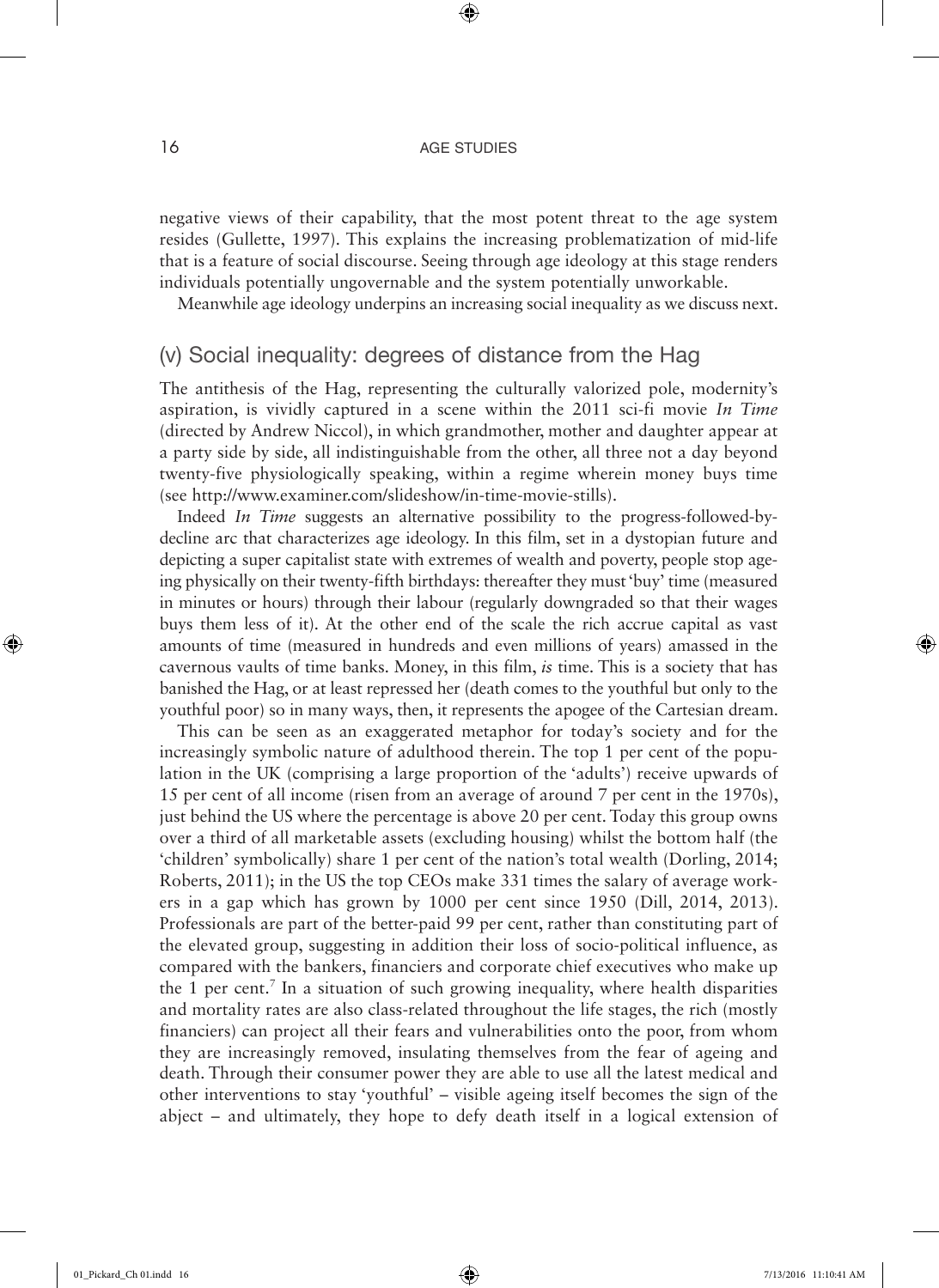the capitalist mastery of *res extensa*. The extreme (high) position of our symbolic grid is represented by companies like the Alcor Life Extension Foundation which offers cryonics at a very high price and also assists with the legal preservation of one's assets for the time when one is revived, a time when 'ageing itself will be a treatable, reversible condition as medicine attains full control of the human body at the molecular level' (see www.alcor.org/). More moderate examples are represented by the numerous biotech Silicon Valley companies serving the interests of the very rich both as potential consumers of life extension technologies, and as beneficiaries of profits in what is becoming a highly lucrative business opportunity. In parallel, the disempowered are increasingly infantilized, their incomes akin to 'pocket money' to the rich, with resultantly decreased control and autonomy in work and life.

One of the main objections to the argument that age and ageing is increasingly important is the suggestion that age norms are more relaxed than they ever have been and that the distinction between all ages is lessening. But here *In Time* again provides some clues as to the broader meaning and purpose of this apparent age equality. *In Time* has only one valid age category – that of mature biological youthfulness, associated with the prime of life – and what lies to either side is childhood and death (but not old age in this instance). Inequality is centred around the ability to maintain a greater or lesser degree of rational adult personhood, through either enterprising activities by the elite or donkey work necessary for material survival by the poor, each involving varying degrees of time-capital. Mega-capitalists, like Marx's vampires, draw their supplies of time from the youthful labour of their workers. That is, this age stage is a symbolic category only loosely attached to chronology. In late modernity also, to an important extent, ages and stages have become symbolic categories detached from chronology and synonymous with individualized qualities, from irrationality, to responsibility to dependency and invested with more or less value, material rewards, and social power.

I will argue in this book that in late modernity the fluidity of age norms ('agelessness') is one factor, alongside a rhetorical commitment to gender equality, that has served as a 'solvent' (Eisenstein, 2005), albeit unwittingly, to release groups formerly 'protected' from the market into first, the labour economy, and, thereafter with the rise of neoliberalism, the ensuing market society (Sandel, 2012). The blurring of clear age categories co-exists with symbolic forms of adulthood that may not coincide with 'chronological' adulthood. This symbolic 'age patriarchy' holds power, shaping material conditions and cultural norms. Age, gender and class together underpin a cultural and material infantilization of those who have not acquired sufficient capital to be full adults. Age norm fluidity encourages a valued idea of the 'self', transcending age groups as agentic, autonomous and self-determining, through enterprising skills and consumer-based lifestyles. Age ideology serves powerfully to naturalize these changes, and to obscure the deepening structural inequalities that cross-hatch society. Moreover, of all body-based characteristics that have been employed to justify inequality – such as gender and race – age alone remains a 'fact' in both the popular and much of the intellectual imagination, and thus is all the more powerful for that.

♠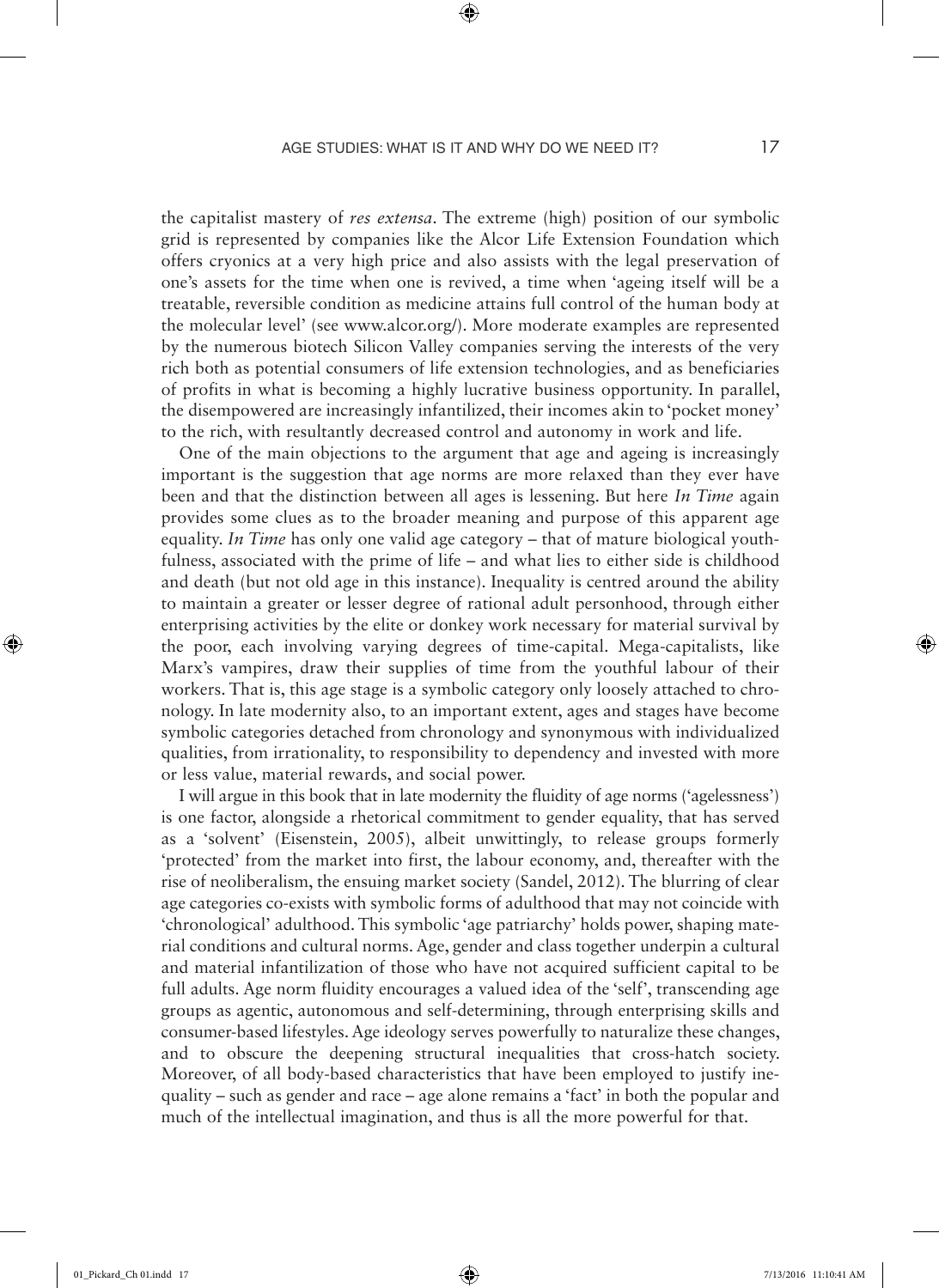# Age studies, age ideology and social theory: the scope of this book

As a sociological text, this book positions itself within a disciplinary tradition whose central concepts, such as class and identity, are somewhat atemporal in their focus and do not incorporate change over the life course, except as crisis or discontinuity. Indeed, the founding fathers of sociology all assumed a Cartesian perspective, privileging rational (prime-of-life male) action and treating women as pre-social. The normative viewpoint from which society was viewed and theories elaborated was that associated with prime of life/mid-life. 'Age' remains mostly the interest of subfields, comprising childhood, youth studies and social gerontology and is otherwise introduced as an addon to mainstream sociology's key theories. Despite the insights that arose from feminism, race and disability studies, the opportunity either to build a more temporal or longitudinal element into mainstream theorizing, or to test the applicability and complexity of mainstream theories across the fluctuations of the life course, has not been seized, leading to acquiescence in the age-ideological assumptions of scientific and lay views.

This book will begin to address this issue first by suggesting two methodological approaches in the form of delineating parallels with: (i) the class system; and (ii) the gender regime, demonstrating how (a) the age system is a socially constructed vehicle for inequality, in parallel to the former two systems, but also (b) how age works with class and gender to naturalize social inequality. It will then seek to explore a range of lived experience, including identity and embodiment, gender and sexuality, together with the analytic concepts employed to understand them, examining in each case: (i) how age serves to introduce socially constructed hierarchies in these fields; and (ii) how sociological theories, perhaps with modification, can serve as tools to identify and challenge this process, including the age ideological foundations of our social world as set out in the preceding pages.

In this aim, this book positions itself within the remit of age studies which Gullette defines as 'the interdisciplinary movement that wants to disrupt the current age system in theory and practice' (1997: 18). In attempting to denaturalize age ideology and critique age relations, this book is informed by three methodological assumptions and one ontological conviction, or belief about the nature of being; in addition it has a critical aim and a particular standpoint, all of which I will detail next.

**The first methodological assumption** contends that both the possibilities and constraints contained within each stage of the life course cannot be understood without examining the intersections with class and gender in particular. Thus, none of the stereotypical attributes of the life stages are attributable to age in itself: not the opportunities of youth (for some), nor the disappointments or transformations of mid-life (for others), nor the comfortable leisured lifestyle in young-old age, nor the constraints and challenges, social, material and physical in old-old age (for such are the stereotypes attributable to each stage of the life course) are attributable to *age itself*.

**The second methodological assumption** moves away from a strong constructionism in holding that the material attributes of the body that change and fluctuate

⊕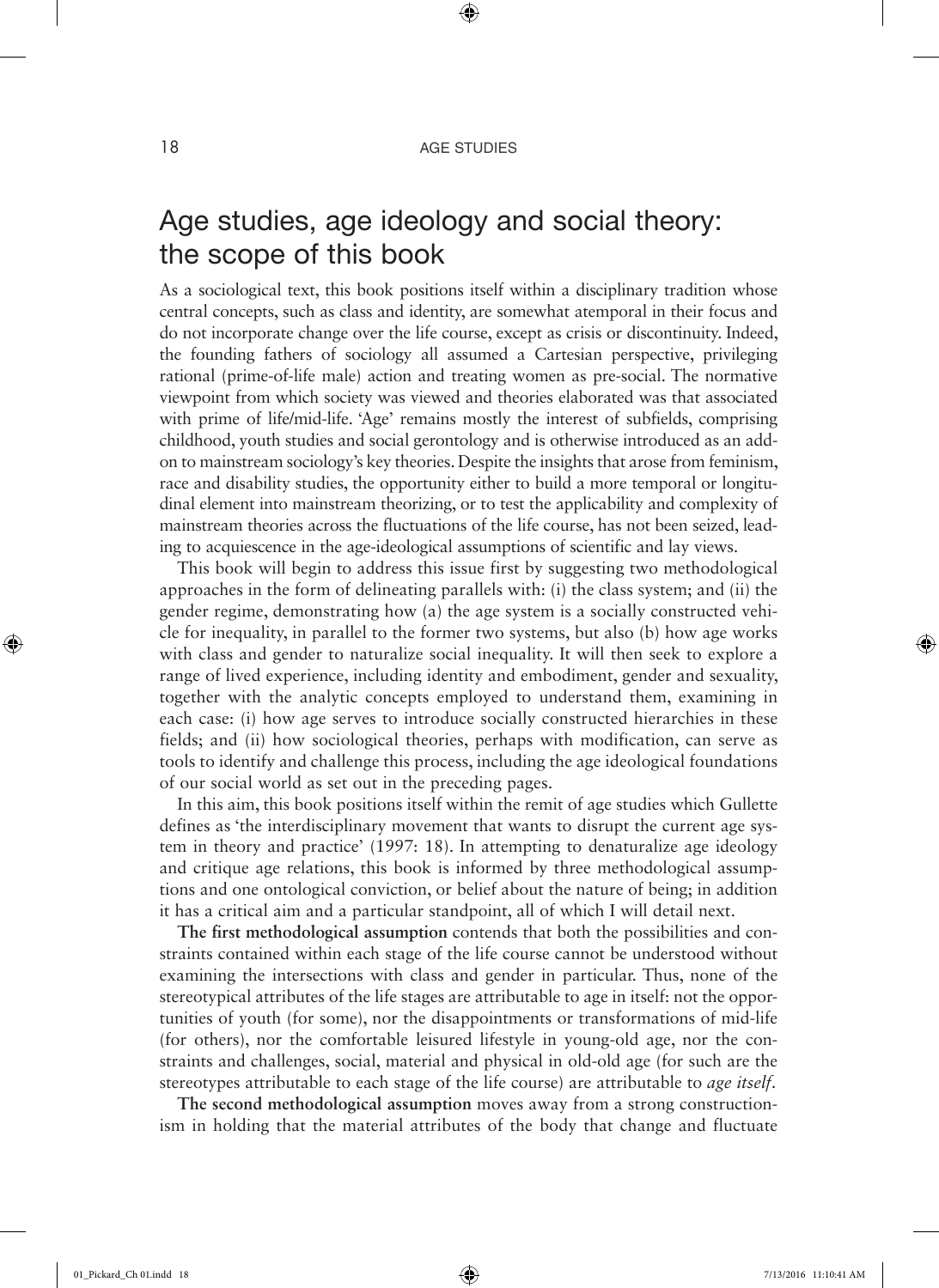through the life course, without our conscious involvement, are as much a part of our embodied ontology as is the self-invention that postmodernity celebrates. However, the meanings of these bodily states have their source in society, in particular in the hierarchical structures that separate ages from each other as well as stratifying them internally, all cross-cut by the axis that places youth to the positive side and old age to the negative. The 'realness' of age extends to the concrete experience associated with our existence as beings-in-time, and our positioning at stages of the life course, but both the meaning and the embodied experience of age(s) is entirely variable according to the wider cultural scripts and social practices. Notions of a 'universal' or timeless experience of age and ageing themselves require critical scrutiny rather than serving as a starting assumption.

**The third methodological assumption** derives from feminist standpoint theory, which argues that all knowledge is 'situated knowledge' (Harding, 2004). The 'legitimate' or intellectual tradition, they note, from science and medicine through to the canons of English literature, is patriarchal, infused with the perspective of bourgeois men and positions women as Other, a normative position that carries the label of 'objectivity'. What is notable is the extent to which both this tradition *and* feminist epistemology contain a normative age perspective: that of the prime-of-life adult. From this understanding comes the importance of foregrounding one's own perspective, and not presenting it as 'disinterested', including when discussing the topic of age.

For this latter reason I feel it is important to declare at the outset something of my own perspective. This book is written from the standpoint of a woman, now in mid-life, who has been fascinated by age, ageing and old age since I was three or four years old. This was the time in my life when I spent every weekend from Friday night to Sunday afternoon at my grandmother's house so that my parents could watch their little (failing) shop without having me as an additional worry. Despite the age gap of some 75 years, it was the similarities between Nana and I that struck me most forcefully, not just the dispositions and shared family history, but also the knowledge that we occupied a different place in society to the grown-ups (Nana was not a 'grown-up', I understood, but an 'old lady') and that, through and beyond that, the existential similarities of childhood and old age brought us together. For example, we shared a similar phenomenological experience of time and space, valued the garden, playtime and mealtimes more than the grown-ups seemed to. Yet, in other ways, my approach to my grandmother abounded in contradictions and paradox. She was physically robust, digging her garden and determinedly walking half a mile up a steep hill to the nearest shop, always in her best cream coat and hat, but my parents thought of her as weak and fragile and I learned to hold both 'truths' simultaneously in my head. The intimation of hidden fragility may have lain beneath my obsessive anxiety that she was going to die, and probably soon, maybe even today. I shared her bed during these weekend sojourns and I would always awaken what seemed like hours before her and lie there watching the ponderous rise and fall of the big mound of her body beneath the eiderdown, listening to her laboured breathing, terrified that it would stop.

♠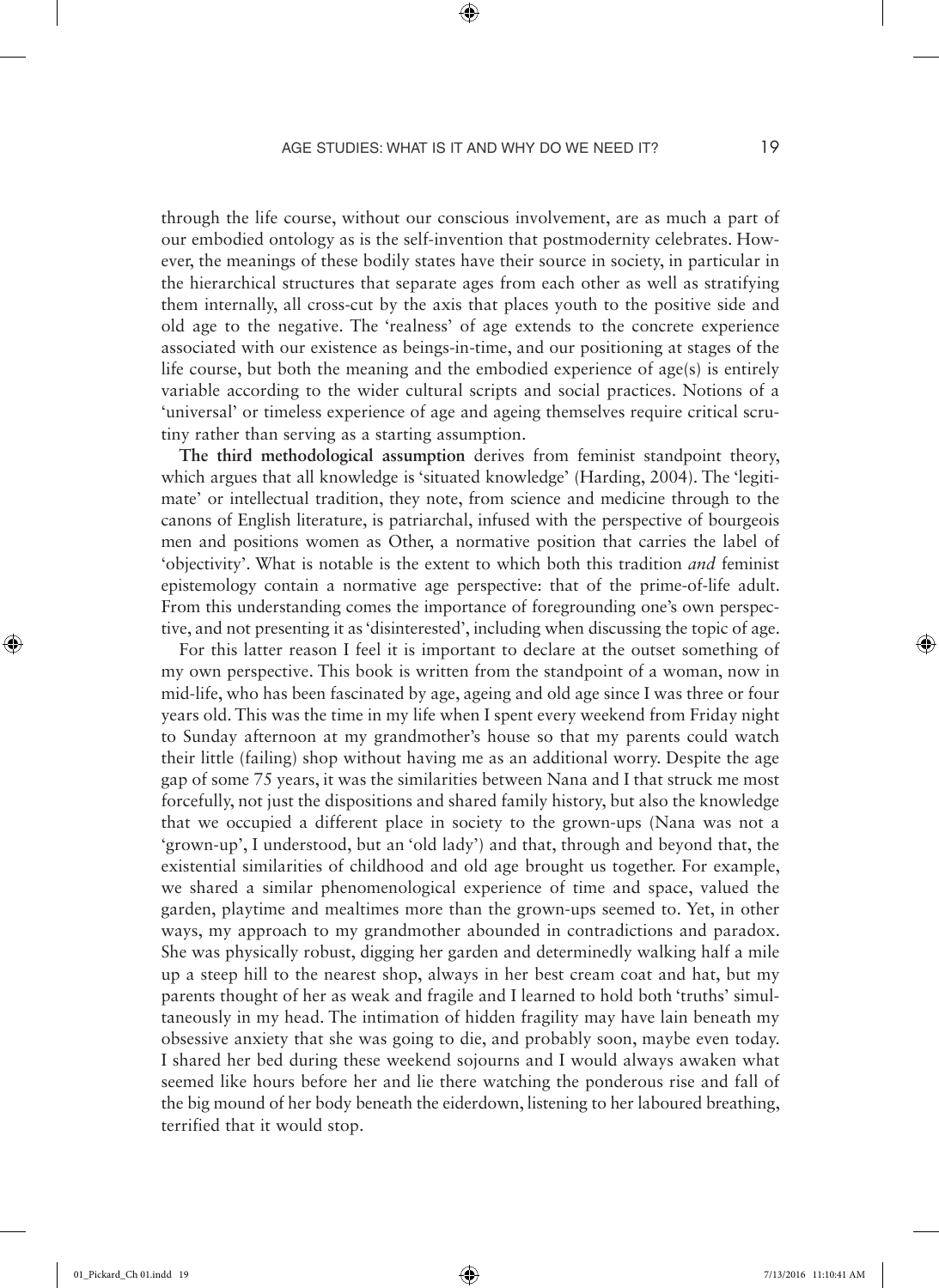⊕

One evening some fifteen years later I found myself sharing these experiences with fellow undergraduates at a writing group to which I belonged. The story I had brought along to read recounted a weekend I had spent with my grandmother all those years ago and I remember feeling really flattered when it received particularly rapturous praise from two young men. 'I felt, when you were reading it,' said the tall, blond one called Henry, in nostalgic tones, 'that you could have been talking about *my* grandmother.' At Oxford many boys had gone to Harrow or Eton and Henry was among them. This group of gilded, godly youth seldom if ever talked to us plebs except, with awkward politeness, if we happened to be partnered up with them at tutorials, or in muted heterotopias like this College club. Uncommonly flattered as I was in this context, his remark also filled me with some confusion, however; I thought back to my grandmother's cold and draughty rented house and tried to imagine Henry in such surroundings, seated at his grandmother's knee; could it be possible? Pulling myself out of my reverie, I thanked him, but just as I was doing so, I noticed something hard and crystalline about his gaze, and I felt myself frozen in it, fixed and tiny. At once I knew that the two paces between us encompassed a vast distance; although I did not then have the sociological theories to explain all this it was clear that this both was and was not the same old age we were talking about. Thus from these beginnings, and other such defining moments, I have nursed a lifelong interest in age in general and old age in particular, in its phenomenology and politics, in the nature of the relationship between generations, in the intersections between poverty and privilege and the co-presence of general truths and unique details that mean that old age, perhaps above all other ages, both unites and separates us.

This leads directly to the **critical part of this project** (in the sense coined by Horkheimer, aiming at changing, rather than simply understanding, society) which moves beyond analysis to posing two specific questions:

- (i) How do we imbue ages and stages with roles and meaning outside those associated with current hierarchies, dualisms and polarities? And
- (ii) How do we re-envision the meaning of old age and thereby undermine age ideology's grip on our cultural imagination? Specifically, how do we challenge the view of ageing-as-deficit, and replace it with a more balanced and positive (but not age-denying) sense and significance that impacts on our embodied ontology throughout life more generally?

In short, the book asks, not only: can we see things differently? But also: how can sociological theories, rendered sensitive to age and change, contribute to seeing and doing otherwise? This question acquires urgency in the context of increasing longevity throughout the developed world. The latest World Health Organization figures (2015) suggest a life expectancy of 87 and 80 for Japanese women and men respectively at birth, in what is the longest-living advanced urban country (behind Monaco); the figures for the UK are 83 and 79 respectively. In Japan, 26 per cent

⊕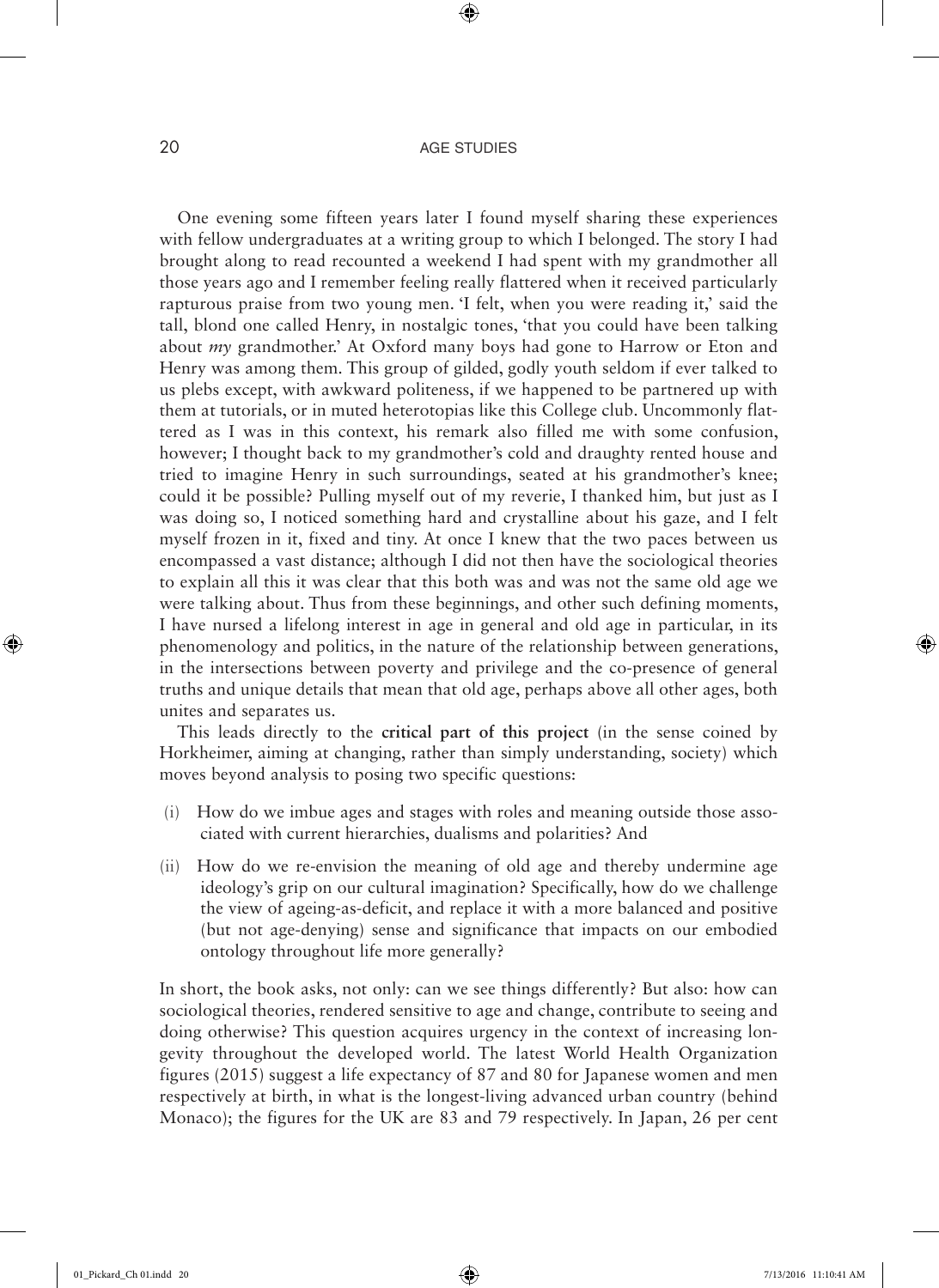of the population is aged 65 and over, making it a hyper-aged society; UK and US figures are at 17 per cent and 14 per cent respectively (Coulmas, 2007). Meanwhile, the oldest old is the fastest-growing section of the older population throughout the developed world (Higgs and Gilleard, 2015).

Finally, the **underpinning ontological conviction** follows this critical aim, and it is that regimes that foster freedom can be distinguished from those which do not; that different regimes do not simply involve different clusters of knowledge/power but that some of the latter are more conducive to human growth/wellbeing/selfexpression, for majority and minority groups, than others. It is for this reason that this book positions itself within the Enlightenment tradition, whilst recognizing both the myopias and excesses particularly in the application of its principles at the hands of the philosophers and scientists that followed Descartes. For the latter reasons, it employs both hermeneutics and genealogy which are often seen as contradictory or clashing methodologies. Whilst the first is, of course, central to the Enlightenment tradition, and used by both Marx and Freud among others in pursuit of 'the truth', the latter, associated with Foucault and other deconstructionists, sees only more combinations of power and knowledge with no essential foundation of truth lying at the bottom. However, employed together they correct each other's blind spots, as Ferguson suggests: 'genealogy keeps interpretation honest, and interpretation gives genealogy direction' (1993: 30) in terms of its political aims. That is, whilst a search for foundations may be misplaced, still this does not rule out the possibility of flourishing and emancipation. Regardless of whether we are aware of it personally, the age regime is one of those things that limits flourishing and challenging it is thus an emancipatory aim.

In addition, in working within the Enlightenment tradition, I wish to highlight two contradictory strands which Charles Taylor (1985) describes in terms of: (i) the aim of objectivity; a Cartesian throwing-back of the individual thinker on his/her own responsibility which 'requires him to build an order of thought for himself' (1985: 182). But 'he' must do so impersonally in a way that underpins scientific knowledge and general 'truths'; (ii) the Romantic emphasis on the particularity and originality of the individual, the authenticity that constitutes standpoint. I will draw on both approaches in this book. So the idea, for example, originating with Descartes, to stop living blindly through experiences – to disengage from them, to treat them as objects – engenders a radical reflexivity, depriving the experience of its power. Such an approach is necessary to see how the age system operates independently of us and works through our assumptions including our age identities. On the other hand, the search for an authentic age identity that then follows involves throwing ourselves fully into the experience, 'being "all there", being more attentively "in" our experience' (Taylor, 1985: 163), so we come to distinguish our true lived experience from the hegemonic discourses associated with ages and stages. The ultimate paradox, however, is that the Enlightenment tradition that has worked for hundreds of years to distance us from the Hag is also the system that can help us return to her.

⊕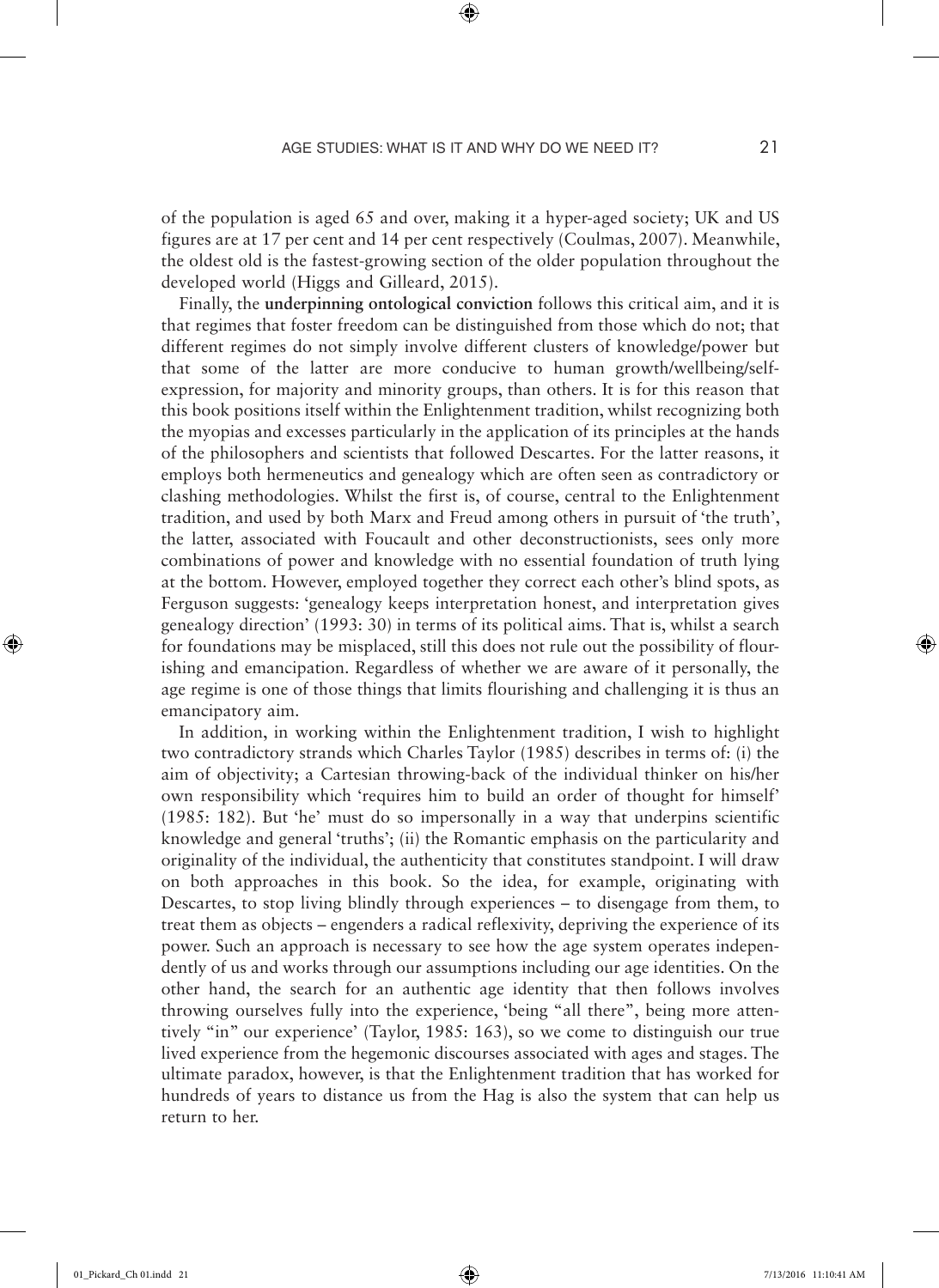# Organization of the book: a guide for readers

The chapters of the book build on each other and all address the questions listed in this introduction. They can also be read in blocks, organized around particular themes, as described below.

Chapters 2 and 3 consider how a focus on class and gender respectively, illuminates the age regime in so far as they present parallel systems of hierarchical stratification and also work with and through age. We note that class, gender and age intersect in terms of the role they play in underpinning the current capitalist regime and indeed we demonstrate that the rhetoric of gender equality and age fluidity, no less than social mobility and meritocracy, are key to the governing project of late modernity. Chapters 4 and 5 critically examine the life course as a concept and practice, and the way ages and stages within them, and the age identities associated with each stage, are framed according to the developmental ideology of growth– stasis–decline. These chapters pose such questions as: What is the relationship between the fluidity of age norms, individualization and modes of inequality? How are intellectual disciplines themselves implicated in the naturalizing of inequality and how can we use their resources instead to view age and ageing through the life course in ways alternative to the dominant paradigms? Chapters 6, 7 and 8 return to the theme of the intersection of the age and gender regimes and examine: (i) norms of embodiment; and (ii) modes of sexuality, both of which establish hierarchies of masculinity over femininity at key ages as well as youth over age. New gender norms, involving complex new hybrids within these hierarchies may also; (iii) give rise to disorders or problematizations for women in particular, associated with clashing configurations and irreconcilable paradoxes. Chapters 9 and 10 explore representations of different age groups in a variety of media, from advertising to literature to policy rhetoric, noting that the defining perspective is always that of the dominant adult group and that one of the key conceptual vehicles for representing age groups and age relations – namely the concept of generations – emphasizes conflict as well as obscuring issues of class and gender. Chapter 11 explores ways of constructing authentic age identities (outside normative stereotypes) in individual biographical narratives using a combination of theoretical reflection and practical examples. Chapter 12 returns to the critical questions posed at the start of the book and suggests that it is the adult stage above all that, linchpin of the age system as it is, requires careful rethinking, particularly the role of work and the meaning of maturity.

A final note is that, in all of the above, in exploring the intersections between age and other inequalities, the book focuses particularly on gender and class, and again, for reasons of space, can only acknowledge, but not consistently include, the importance of other sources of inequality such as race, disability, sexuality and other characteristics. Indeed, and secondly, whilst not reducible to them, many of the disadvantages often attributed to race among other things can be explained with

⊕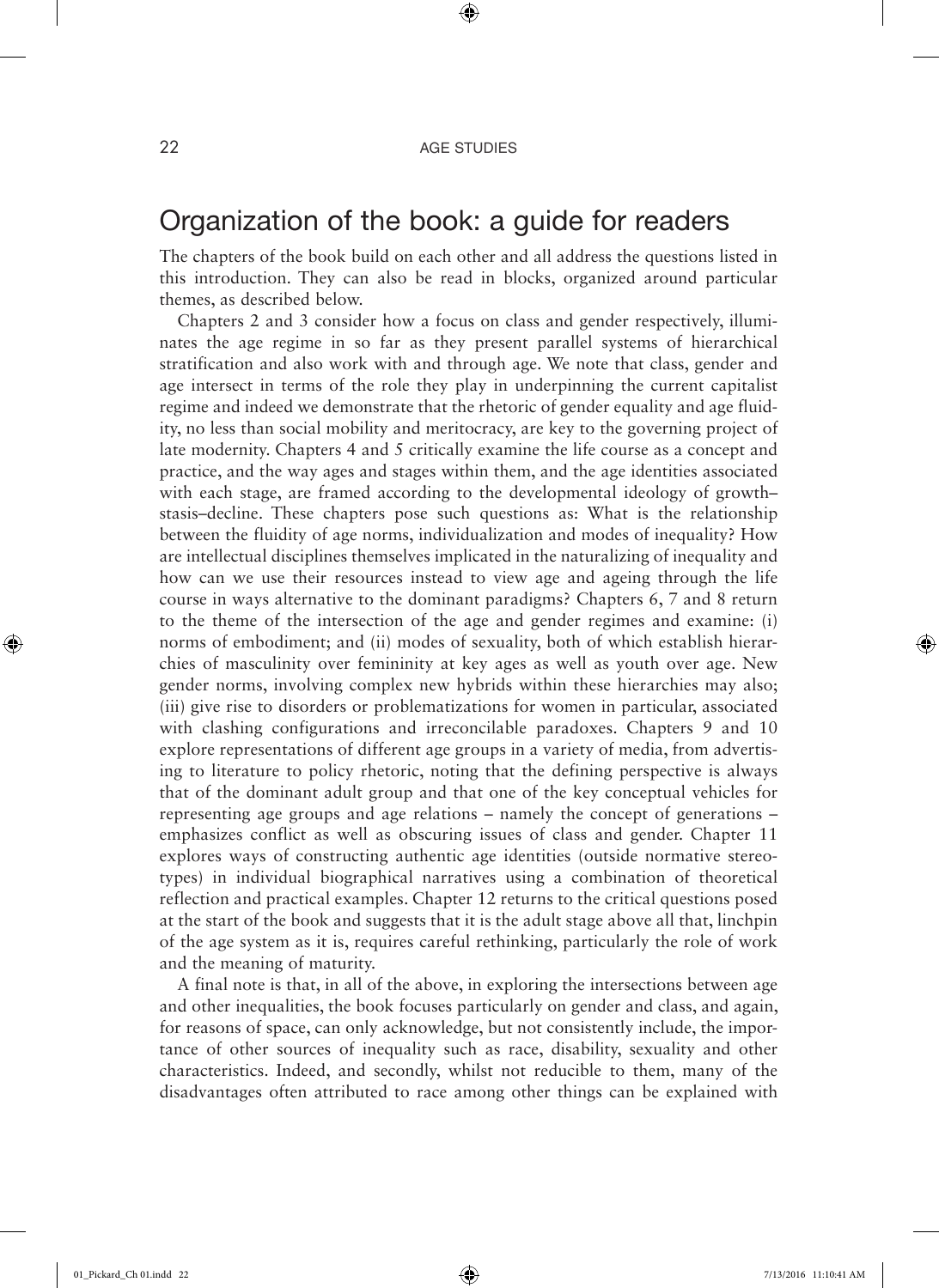reference to class and socio-economic disadvantage and it is on these that I will focus.8 In addition, women are discussed more than men, and femininity more than masculinity because the former are qualitatively more disadvantaged and disadvantageous in both the age and gender regimes. This will, however, generate insights of relevance more broadly: the 'feminization' of society works with two other closely related currents in society, namely infantilization and the generalization of tropes formerly associated with ageing subjects, in ways that are disempowering to all.

## **BOX 1.5**

# **The Hag**

The figure of the Hag is being employed in this book to symbolize the constitutive limit of the age system as it exists in the West. She epitomizes our view of ageing as decline and loss of self and our horror at the loss of choice and control that finds its ultimate expression in death. To the question that haunts us as we move through the life course, 'How can I change whilst remaining myself?' she seems to offer the terrifying answer: 'You cannot'.

# **CHAPTER SUMMARY**

- This chapter sets out the terrain the book will cover. It begins with a discussion of the age system, its origins and embedding in layers of our social, material and intellectual world and identifies some methodological tools for the book's inquiry.
- It then poses an analytic and critical task to be addressed over the course of the book.
- The analytic task will be to examine, over a range of themes central to both lived experience and sociological theorizing: (i) how age serves to introduce hierarchies in all these fields; and (ii) how sociological theories can best serve as tools in identifying and critiquing the age system.
- The critical task asks: (i) how do we imbue ages and stages with roles and meaning outside those associated with current hierarchies, dualisms and polarities? and (ii) how can we re-envision the meaning of old age and thereby undermine age ideology's grip on our cultural imagination?

⊕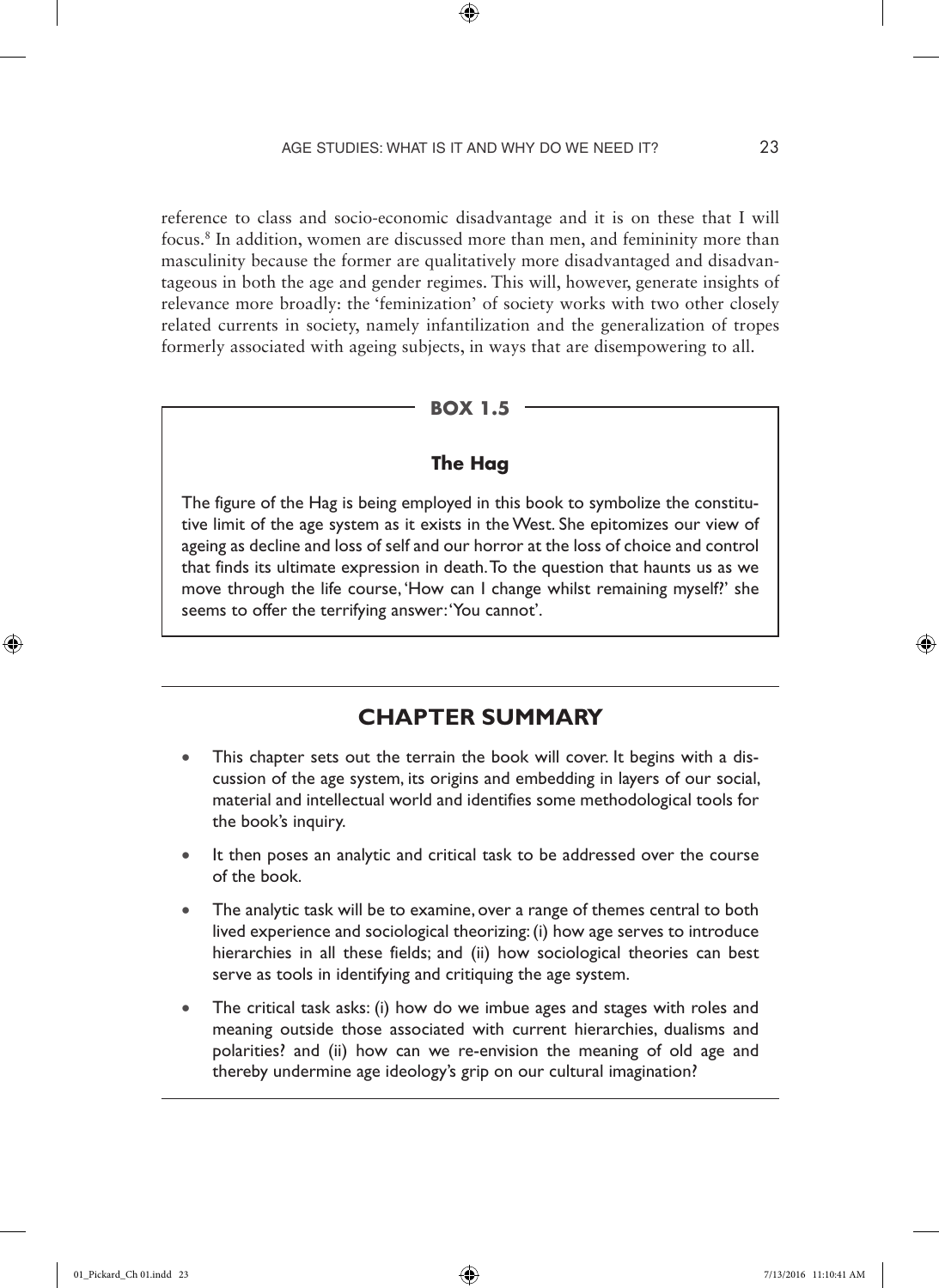# **Further questions**

- 1. How adequately has social theory approached the subject of age and ageing?
- 2. To what extent can we understand social attitudes towards old age as aspects of 'age ideology'?
- 3. How do views on age reflect approaches to freedom?

# Talking point

The figure of the 'witch' has been consistently used in history to problematize certain older women who have characteristics that are described as 'unnatural'. In its sixteenth-century version, Charles Taylor suggests that the witch-burning craze allowed the expression of tensions resulting from the switch from a living to a dead cosmos. Throughout their long history, the witch trials predominantly targeted poor older women who were married but had no children – a theme that continues in today's culture, albeit in Disneyfied form, for example, in Roald Dahl's *The Witches* who detest children and seek to kill them all. Today, female political leaders or their professional wives such as Margaret Thatcher, Cherie Blair and Hillary Clinton have all been called witches: the term refers to different 'unnatural' qualities than in the above examples, but refuses to die. Consider some of its links with: (i) women's social roles; and (ii) the psychic dimension we have discussed in this chapter.

#### **Key texts**

The following texts provide a useful overview of the major themes covered in this book, including **age relations**, **age ideology** and some of the key challenges to the latter: Calasanti, T.M. and Slevin, K.F. (eds) *Age Matters: realigning feminist thinking*, London: Routledge; Dinnerstein, D. (1976) *The Mermaid and the Minotaur: sexual arrangements and human malaise*, New York: Harper & Row; Gullette, M.M. (1997) *Declining to Decline*, Charlottesville: University of Virginia Press; Gullette, M.M. (2004) *Aged by Culture*, Chicago: University of Chicago Press; Mintz, S. (2015) *The Prime of Life: a history of modern adulthood*, Cambridge, MA: the Belknap Press of Harvard University Press; Neiman, S. (2014) *Why Grow Up?* Harmondsworth: Penguin; Pilcher, R. (1995) *Age and Generation in Modern Britain*, Oxford: Oxford University Press; Woodward, K. (1991) *Ageing and its discontents: Freud and other fictions*, Bloomington: University of Indiana Press.

⊕